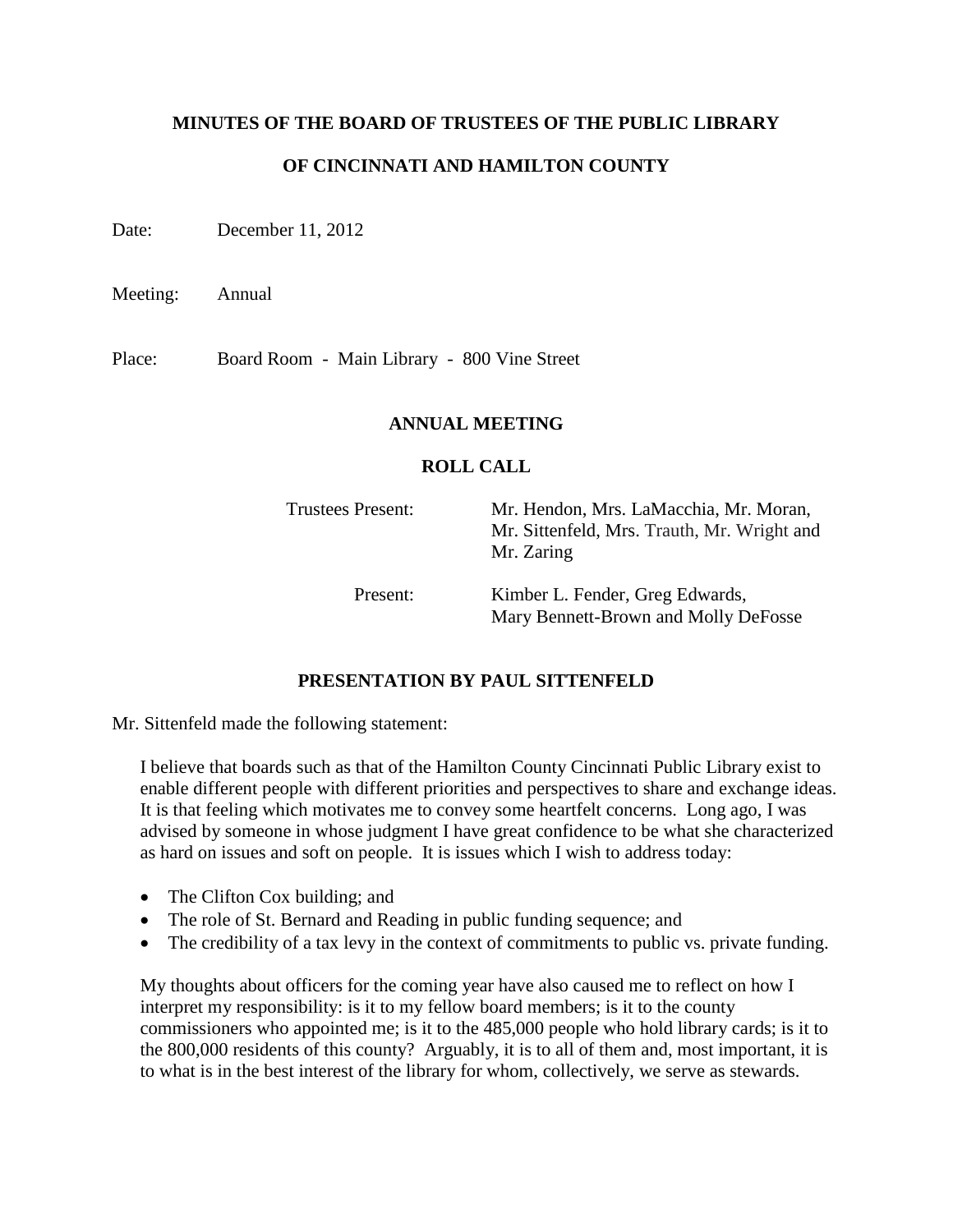My questions pivot around the Clifton library and the proposed new location for it. When the subject of accepting a gift of the Cox building to convert into a new branch was introduced, I explained my misgivings and voted against the proposal. My no vote certainly didn't reflect a belief that Clifton doesn't need a better branch: it has needed and merited one for many years. I simply felt that the physical constraints of the Cox building along with the cost of renovating it and the likelihood of identifying private funds to make it viable did not come together in ways that seemed promising. What I've learned since has not made me think otherwise.

When all this was debated, now a little more than two and a half years ago, as the minutes of our meetings confirm, Mr. Moran generously offered to chair a campaign to find the \$3.5 million to \$4 million for renovations. He expressed hope that because of the building's local and/or regional and/or national architectural or historical significance, funding might be derived from sources interested in those priorities. He also indicated there was a \$300,000 verbal pledge toward the goal.

Unfortunately, in fact, as of this date, fewer dollars have been raised to fix the building than have been spent on its maintenance. Although the worst of the recession may be over, funding for private and public causes remains challenging. Nevertheless, we have moved Clifton's capital needs from privately funded to publicly funded and ahead of those of St. Bernard and Reading although those capital needs have been considered and endorsed by the facilities committee for approximately ten years. Arguably, if the interest expressed by the Clifton community continues, it might well be expected that that constituency is better positioned to identify and/or to provide more private funding than the communities of St. Bernard or Reading.

We all received an email from Mr. Moran suggesting that it would be in the best interest of the Library that he become Board chair, for the third time in eleven years, to enable him to more credibly oversee the next library tax levy and to serve as the institution's primary spokesperson. Yet, no mention was made at our October meeting of altering the usual flow of officer elections at a time when the matter might appropriately have been discussed. All of these questions have come together to cause me to feel perplexed and that if they were shared publicly, the credibility of the library and of us as stewards could fairly be challenged. That concern is what disturbs me the most.

If Mr. Moran, whose service on this board is senior to anyone else and whose commitment is steadfast and clear, has incremental time to devote to the Library, I honestly believe that his priorities should be to honor the spearheading of the campaign to raise money for the Cox building as he pledged to do. I think this is especially important because the position of a development officer, previously on Library staff, no longer exists. While I am not suggesting that Mr. Moran is not qualified to serve as chair, I do question the wisdom of having someone chair the board and oversee a tax levy which will in part seek money for a project which was undertaken on the grounds it would come from private sources. That is the commitment we made when we took on the Cox building. To go back on it now and to seek to fund the project publicly does not, I believe, enhance our credibility.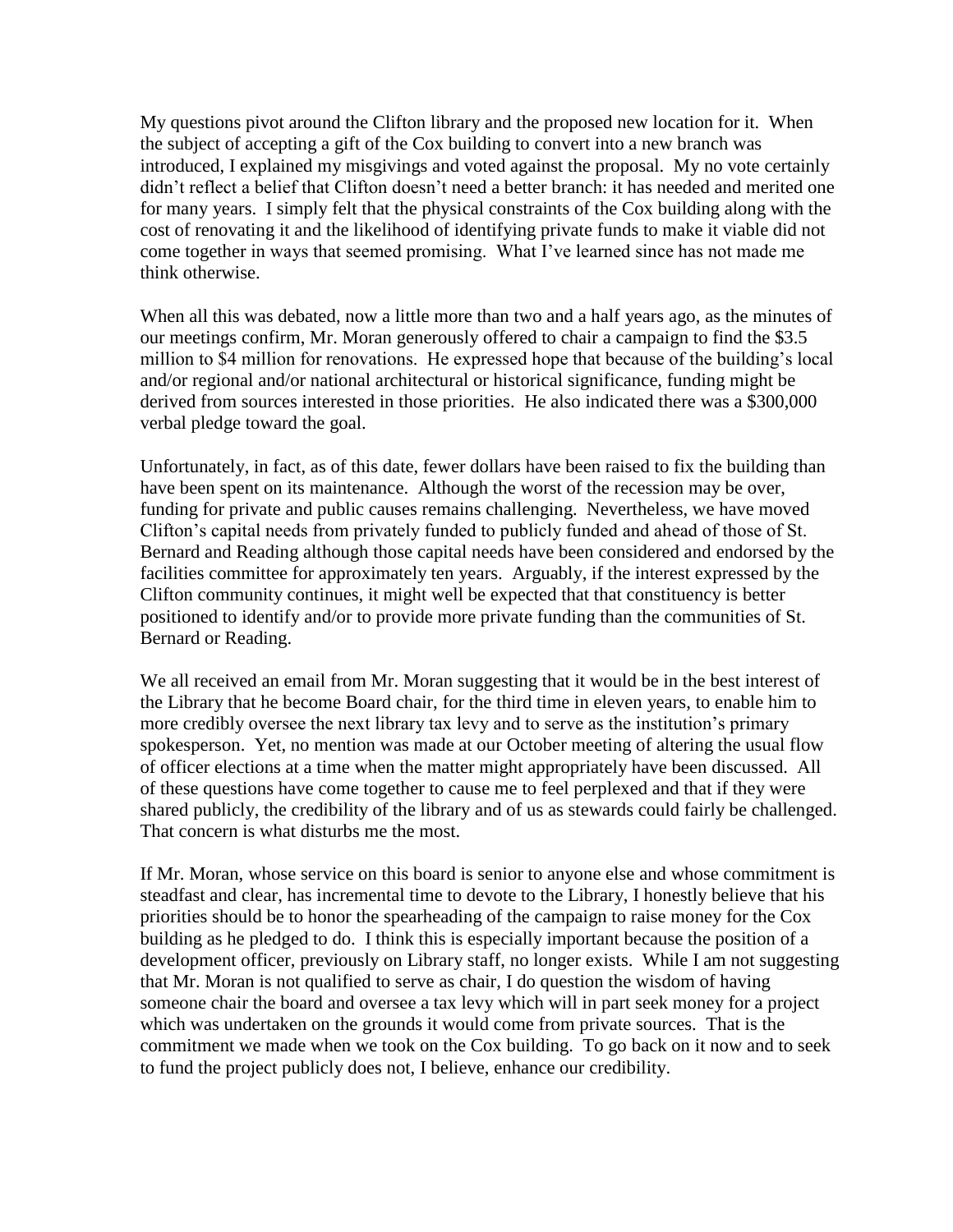There are many more specifics which I could share, but I will simply repeat that I have put a great deal of thought into this matter. I have no question that Mr. Moran has garnered the votes to make his election possible. I simply question the wisdom of this path.

Thank you for listening.

### **ELECTION OF PRESIDENT**

Mr. Wright moved that William J. Moran be nominated for President of the Board. Mr. Zaring seconded.

Voting for the motion: Mr. Moran - aye, Mrs. Trauth - aye, Mr. Sittenfeld - no, Mr. Zaing – aye, Mrs. LaMacchia - aye, Mr. Wright - aye, Mr. Hendon - aye, … 6 ayes. The motion carried. **(33- 2012)**

### **ELECTION OF VICE PRESIDENT**

Mr. Moran moved that Ross A. Wright be nominated for Vice President of the Board. Mrs. LaMacchia seconded.

Voting for the motion: Mr. Moran, Mrs. Trauth, Mr. Sittenfeld, Mr. Zaring, Mrs. LaMacchia, Mr. Wright, and Mr. Hendon…7 ayes. The motion carried. **(34-2012)**

### **ELECTION OF SECRETARY**

Mrs. LaMacchia moved that Paul G. Sittenfeld be nominated for Secretary of the Board. Mr. Zaring seconded.

Voting for the motion: Mr. Moran, Mrs. Trauth, Mr. Sittenfeld, Mr. Zaring, Mrs. LaMacchia, Mr. Wright, and Mr. Hendon…7 ayes. The motion carried. **(35-2012)**

### **COMMITTEE ASSIGNMENTS FOR 2013**

Mr. Hendon presented the members and Chair of each Committee for 2013.

#### **Community and Public Relations**

Paul G. Sittenfeld, Chairman Elizabeth H. LaMacchia Barbara W. Trauth

#### **Development**

Barbara W. Trauth, Chairman Elizabeth H. LaMacchia Ross A. Wright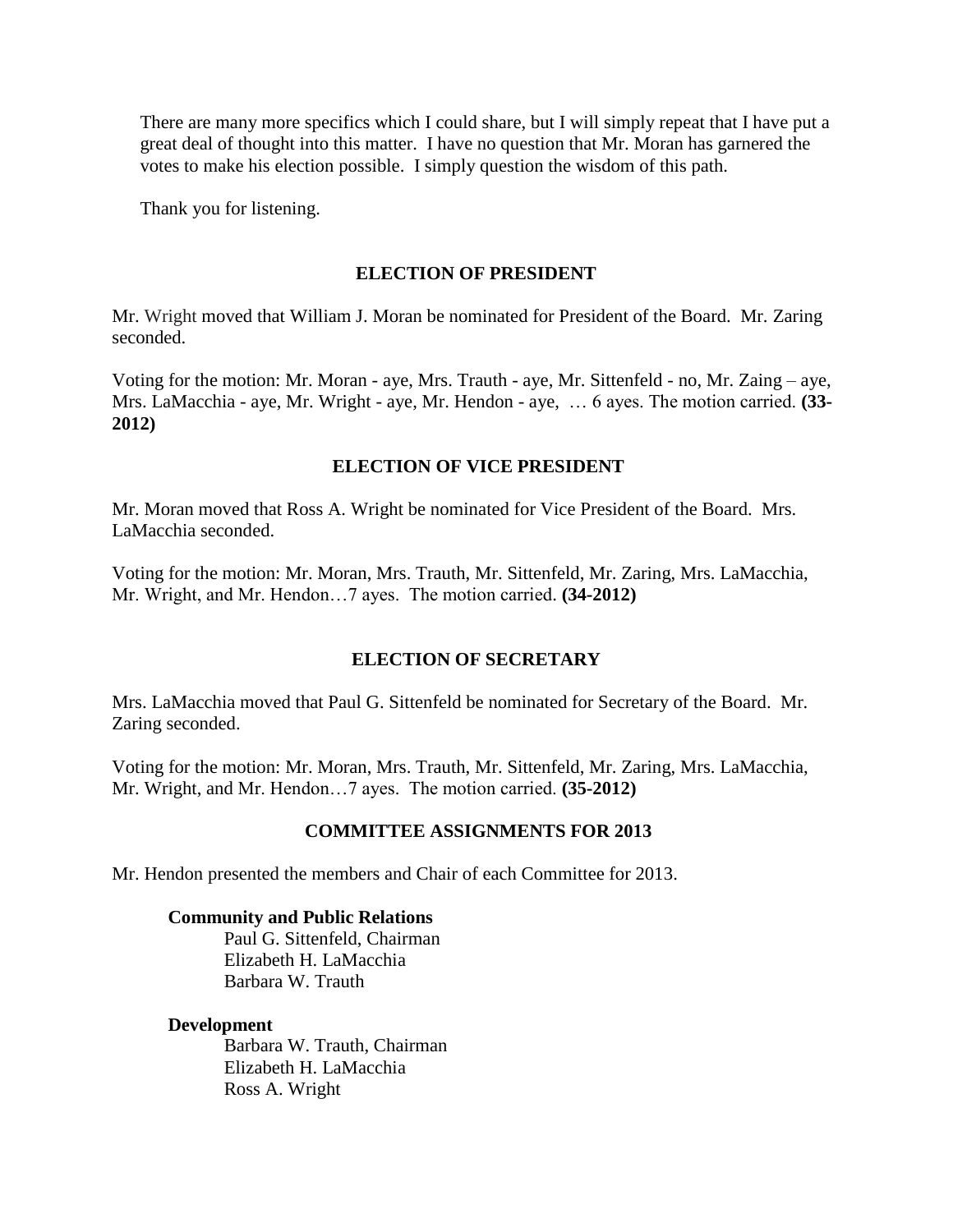### **Facilities**

Robert G. Hendon, Chairman Ross A. Wright Allen G. Zaring

### **Finance and Audit**

Allen G. Zaring, Chairman Robert G. Hendon Paul G. Sittenfeld

#### **Legislative Affairs and Law**

Ross A. Wright, Chairman Paul G. Sittenfeld Allen G. Zaring

#### **Library Services and Administration**

Elizabeth H. LaMacchia, Chairman Robert G. Hendon Barbara W. Trauth

Mr. Hendon moved that the Committee assignments be approved as submitted. Mr. Wright seconded.

Voting for the motion: Mr. Moran, Mrs. Trauth, Mr. Sittenfeld, Mr. Zaring, Mrs. LaMacchia, Mr. Wright and Mr. Hendon … 7 ayes. The motion carried. **(36-2012)**

### **LIBRARY SERVICES AND ADMINISTRATION COMMITTEE REPORT**

The Library Services and Administration Committee met on Tuesday, November 13, 2012. Committee Chair Elizabeth LaMacchia, Trustees Bill Moran and Barbara Trauth, and staff member Kim Fender were in attendance.

It is the recommendation of the Committee that the Board take the following action:

#### **APPOINTMENT AND SALARIES OF FISCAL OFFICER AND EVA JANE ROMAINE COOMBE DIRECTOR, APPOINTMENT OF DEPUTY FISCAL OFFICER**

1. Appoint and set the salaries for the positions of Fiscal Officer and Eva Jane Romaine Coombe Director for 2013 as follows:

Fiscal Officer – Molly DeFosse at an annual salary of \$115,000. This is the same as her current salary. Since Ms. DeFosse has only been in her position since September, the Committee recommends reconsidering her salary after she has been in the position longer.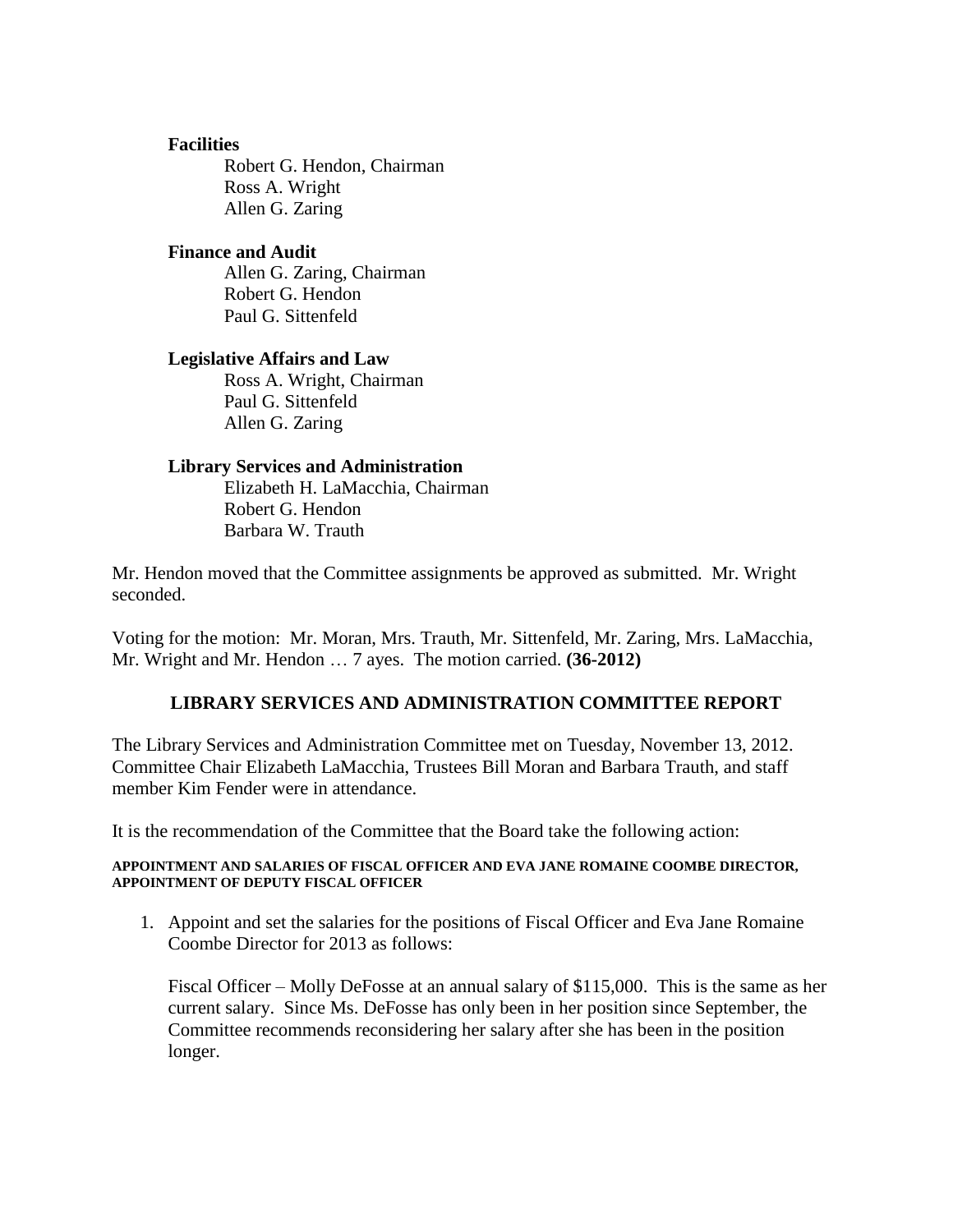Eva Jane Romaine Coombe Director – Kimber L. Fender at an annual salary of \$176,430, a 2.5% increase. In 2013, the Library will receive the actual revenue generated by the Eva Jane Romaine Coombe endowment through the Library Foundation toward the Director's salary.

2. Appoint Kimber L. Fender, The Eva Jane Romaine Coombe Director, as Deputy Fiscal Officer. Ms. Fender receives no additional compensation for serving in this capacity.

Mrs. LaMacchia moved that the Board approve the recommendations of the Library Services and Administration Committee. Mr. Moran seconded.

Voting for the motion: Mr. Hendon, Mrs. LaMacchia, Mr. Sittenfeld, Mrs. Trauth, Mr. Wright, Mr. Zaring and Mr. Moran … 7 ayes. The motion carried. **(37-2012)**

## **FINANCE AND AUDIT COMMITTEE REPORTS**

Mr. Zaring requested:

### Public Official Bonds

• that new public official bonds be executed in the name of Molly DeFosse, Fiscal Officer and Kimber Fender, Eva Jane Romaine Coombe Director/Deputy Fiscal Officer, each in the amount of \$500,000 for terms commencing December 31, 2012 and ending December 31, 2013.

### Resolution/Authorization for Bank Accounts

 that the Board adopt a resolution assigning the authority for 2013 financial transactions. In addition to documenting the election of officers and the reappointment of Fiscal Officer and Deputy Fiscal Officer, the following authorizations were established:

Withdrawals and Transfers. Any funds deposited to the credit of any account of the Public Library of Cincinnati and Hamilton County may be withdrawn by check or other order for the payment of money, signed by the President and Fiscal Officer.

Any funds deposited to the credit of the Public Library of Cincinnati and Hamilton County may be transferred by wire transfer or ACH transaction to another Library account or investment instrument, as authorized either in writing, by telephone or computer by the Fiscal Officer or Deputy Fiscal Officer.

Products or Services. The Fiscal Officer and the President or Vice President jointly are authorized to enter into contracts and agreements, written or verbal, for any products or services offered by an authorized public depository, including but not limited to cash management services and computer/internet based products and services.

Sale of Stock. The Eva Jane Romaine Coombe Executive Director or Fiscal Officer are authorized to sell stock donations.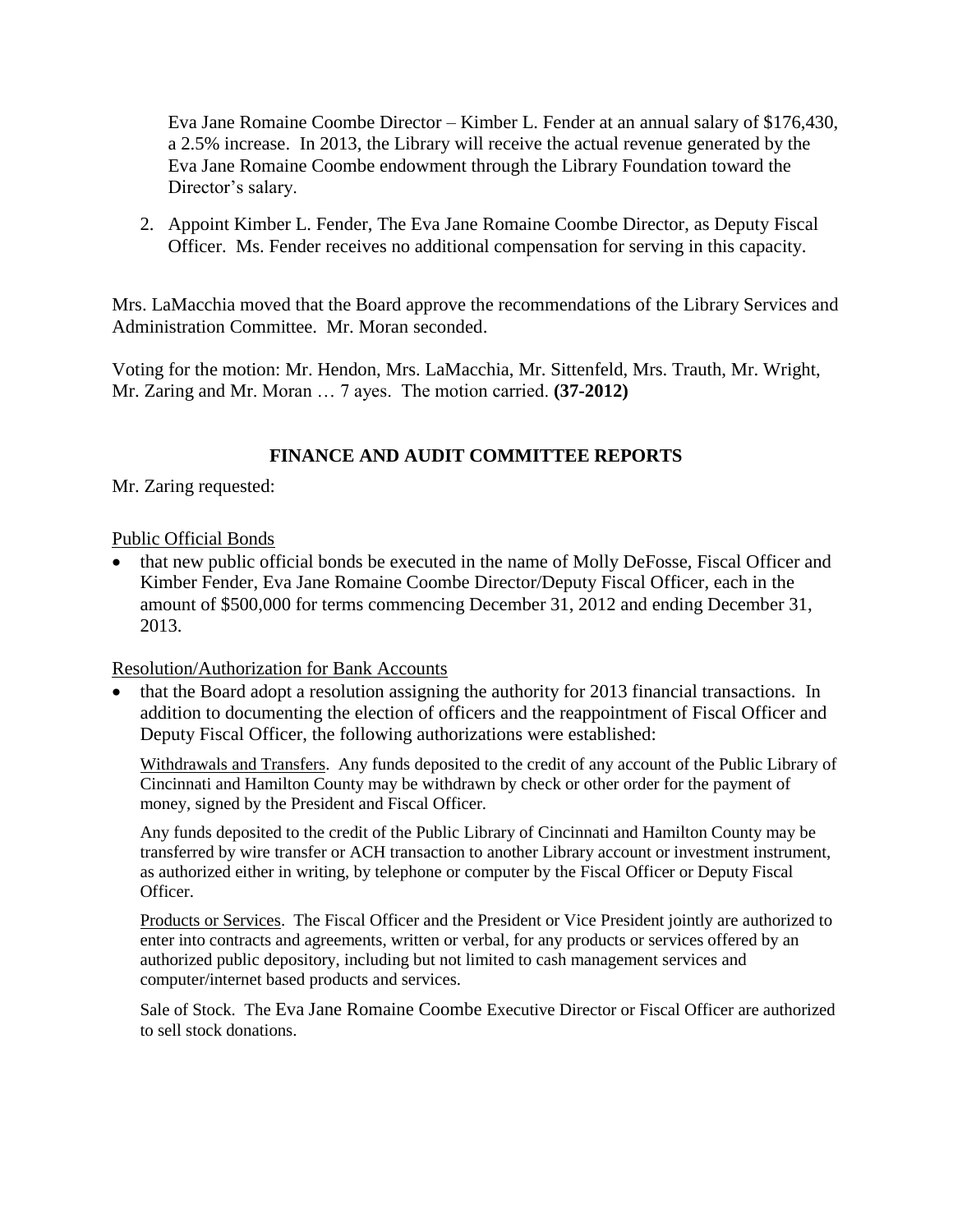### Resolution/Authorization for 2013 Tax Levy Advances

 that the Board adopt the following resolution to provide for advance payment of taxes collected and held in the Hamilton County treasury for the Library:

Resolution Requesting the County Auditor to Make Advance Payments of Taxes *Pursuant to Ohio Revised Code § 321.34*

*Whereas*, the Ohio Revised Code allows for requests for advance payments from the County Auditor funds derived from taxes or other sources to the County Treasurer, which may be held on account of a local subdivision;

*Therefore*, be it resolved by the Board of Trustees of the Public Library of Cincinnati and Hamilton County, Ohio:

*Section 1*. That the Auditor and the Treasurer of Hamilton County in accordance with Ohio Revised Code § 321.34, be requested to draw and pay to the Public Library of Cincinnati and Hamilton County upon the written request of Molly DeFosse, Fiscal Officer, to the County Auditor, funds due in any settlement of 2013 derived from taxes or other sources, payable to the County Treasurer to the account of the Public Library of Cincinnati and Hamilton County, and lawfully applicable for purposes of the current fiscal year (January – December 2013).

*Section 2*. That the Fiscal Officer of the Public Library of Cincinnati and Hamilton County shall forward to the County Auditor a certified copy of this Resolution.

Mr. Hendon moved that the Board approve the items requested by the Facilities and Audit Committee. Mr. Wright seconded.

Voting for the motion: Mr. Hendon, Mrs. LaMacchia, Mr. Sittenfeld, Mrs. Trauth, Mr. Wright, Mr. Zaring and Mr. Moran … 7 ayes. The motion carried. **(38-2012)**

The Annual Meeting was then adjourned.

\_\_\_\_\_\_\_\_\_\_\_\_\_\_\_\_\_\_\_\_\_\_\_\_\_\_\_\_\_\_\_\_\_\_\_\_\_\_\_\_\_\_\_\_\_\_

\_\_\_\_\_\_\_\_\_\_\_\_\_\_\_\_\_\_\_\_\_\_\_\_\_\_\_\_\_\_\_\_\_\_\_\_\_\_\_\_\_\_\_\_\_\_

President

Attest: Secretary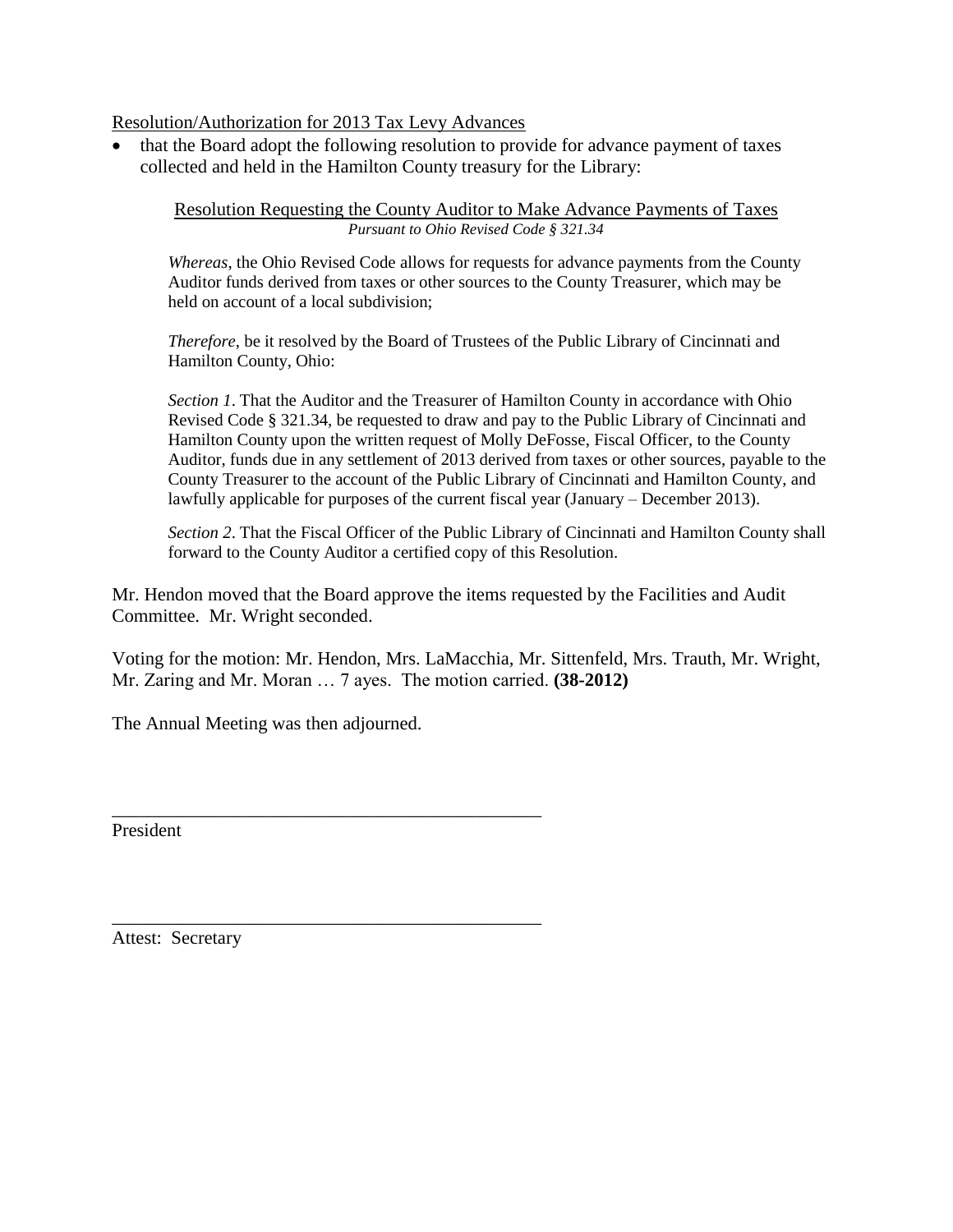### **MINUTES OF THE BOARD OF TRUSTEES OF THE PUBLIC LIBRARY**

## **OF CINCINNATI AND HAMILTON COUNTY**

Date: December 11, 2012

Meeting: Regular

Place: Board Room - Main Library - 800 Vine Street

### **REGULAR MEETING**

### **ROLL CALL**

| <b>Trustees Present:</b> | Mrs. LaMacchia, Mr. Moran, Mr. Sittenfeld,<br>Mrs. Trauth, Mr. Wright, Mr. Zaring and Mr.<br>Hendon |
|--------------------------|-----------------------------------------------------------------------------------------------------|
| <b>Trustees Absent:</b>  | <b>None</b>                                                                                         |
| Present:                 | Kimber L. Fender, Greg Edwards, Mary Bennett-<br>Brown and Molly DeFosse                            |

## **PUBLIC COMMENTS**

None.

Mr. Hendon took a moment to recognize the passing of Ted Gardner. He was instrumental in the Veteran's history project at the Library.

He also acknowledged two notes of correspondence. The first being a thank you note from Pat Schoettker on her retirement gift and recognition from the Board. The second from Jeanette and George Scanlon thanking the Board for the Japanese maple tree planted in their honor in recognition of 30 years of volunteer service in tending the Library gardens.

Mr. Hendon also noted the receipt of the GFOA award for the Comprehensive Annual Financial Report for 2011.

Ken Muth, Marvin Blade, and Maryanne McGowan, all representing Duke Energy, presented a check to the Library in the amount of \$111,000 as part of Duke Energy's Smart Building Advantage program.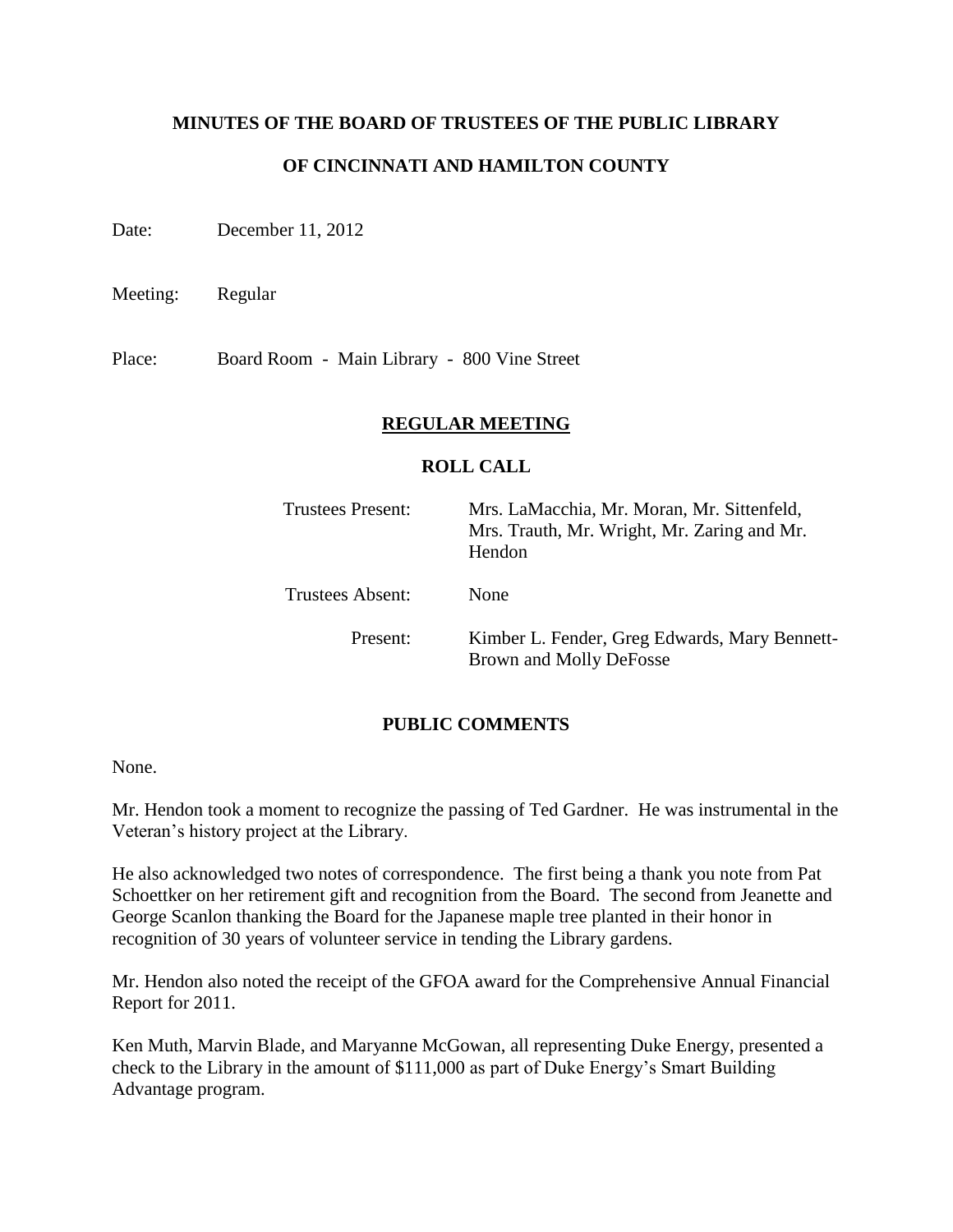## **RECOGNITION OF RETIREES**

Mr. Hendon recognized 15 retired Library employees, Jon Barth, Peggy Covey, Rachel Eagen, Tom Kerr, Joan Luebering, Amy Maher, Barbara Matthey, David Meyer, Karen Nault, Eric "Larry" Noak, Kathleen Rieck, Patricia Schoettker, Linda Schroeder, and Nancy Weinberg, for their years of service. He gave a brief work history and presented each with a personalized memento box provided by the Friends of the Public Library.

# EVA JANE ROMAINE COOMBE DIRECTOR'S REPORT

### Mr. Fender reported that:

## Library's United Way/Community Shares Campaign Results

- We saw a sizable increase in the number of donors and amount contributed to all three campaigns and achieved the primary goal of the campaign of increased staff participation. The number of staff giving increased from about 8% to 29% with 219 staff giving to one or more organizations. United Way donors increased by 205% from 60 in 2011 to 183 in 2012. Contributions increased from \$18,838 to \$26,313, an increase of 40%. Four staff contributed at Leadership levels. Community Shares also increased with the number of donors increasing from 41 to 169, an increase of 322%. The amount given rose 79% from \$4,464 in 2011 to \$7,978 in 2012.
- Thanks also to Paul Sittenfeld for attending the campaign kickoff event and appearing in our campaign video.

### Star Library

 Our Library was once again rated a Star Library by *Library Journal.* Trade publication *Library Journal* developed a rating method for public libraries nationwide based on four weighted per capita measures: circulation, visits, program attendance and Internet use.

### Mobile App Selected the "Best Local App" in Cincinnati Magazine

 *Cincinnati Magazine* selected the Public Library of Cincinnati and Hamilton County's **CincinnatiLibrary** mobile app as the "Best Local App" in their annual Best of the City article published in the December 2012 issue. In addition, *Cincinnati Magazine* selected The Friends of the Public Library Warehouse as the best place for used books.

### New Cardholder Survey Data

 We have continued to survey our new cardholders to determine their satisfaction with the Library's services. The most recent survey data includes new cardholders January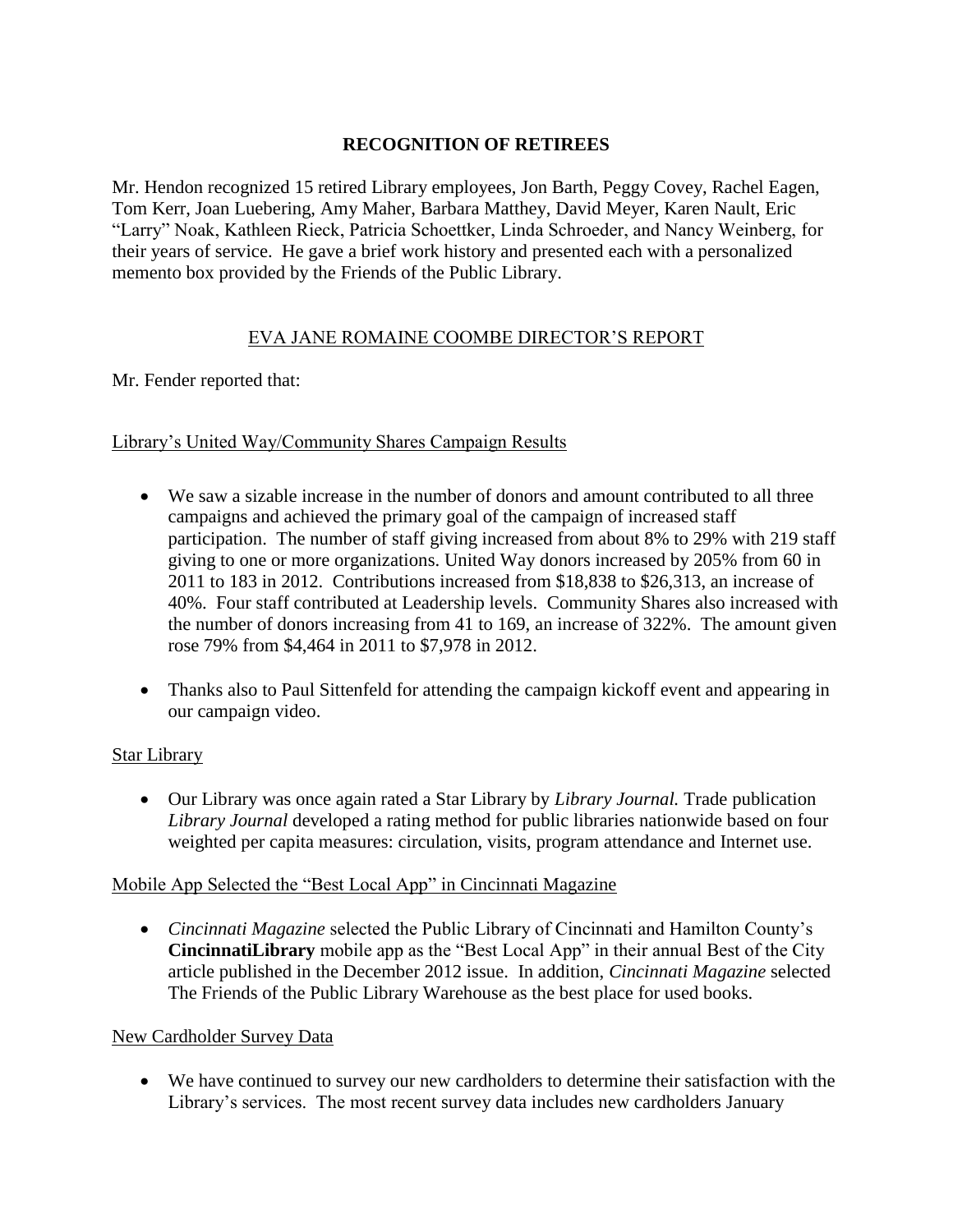through July 2012. Overall, the new cardholders are very satisfied with the Library's services rating their overall satisfaction at 6 out of 7. Following are some interesting data from this most recent survey (compared to 2011 data).

- $\triangleright$  Borrowing print materials for yourself remains the primary reason for obtaining a library card but the percent of respondents choosing this reason dropped from 50% to about 45%.
- $\triangleright$  Those selecting download digital materials as the primary reason for obtaining a library card doubled from the 10% in 2011 to just over 20% in 2012.
- $\geq$  35% of the new cardholders had downloaded material from the virtual library, however 27% responded they do not have an e-reader and do not plan to get one.
- $\triangleright$  More new cardholders were adults 50 or older than in the previous survey.
- $\triangleright$  Lowest satisfaction scores, none were below 5.4, were seen on collections, public computers, and hours of operation.
- $\triangleright$  Highest satisfaction scores, above 6, were on friendliness of staff, staff assistance and building cleanliness and safety.
- A cardholder satisfaction survey was sent to all cardholders on November 20 and as of November 26 9,000 responses had been received. This is nearly double the number of survey responses received in 2011.

## Library Reaches 80% of Households

• The number of Library cardholders continues to grow, reaching nearly 485,000. When viewed by household, 266,600 of the 331,367 households in Hamilton County have at least one library card.

## Staff Member Selected for MVP Award

Dave Menninger, DBA/Unix Administrator, was presented with an MVP award.

## Be the Change Program

• The Library currently has thirty staff serving as tutors, which is in the top three of all tristate organizations involved in the program. The tutors spend time working one-on-one with a student and work with the same student for the course of the school year.

## Espy Tray Back at Library

 We recently retrieved a large silver tray which was being securely stored at US Bank. The tray was given to the Library in 1976 "…in memory of George Andrews Espy – by his wife Jeanne Ault Espy and their family…".

## Armstrong Funds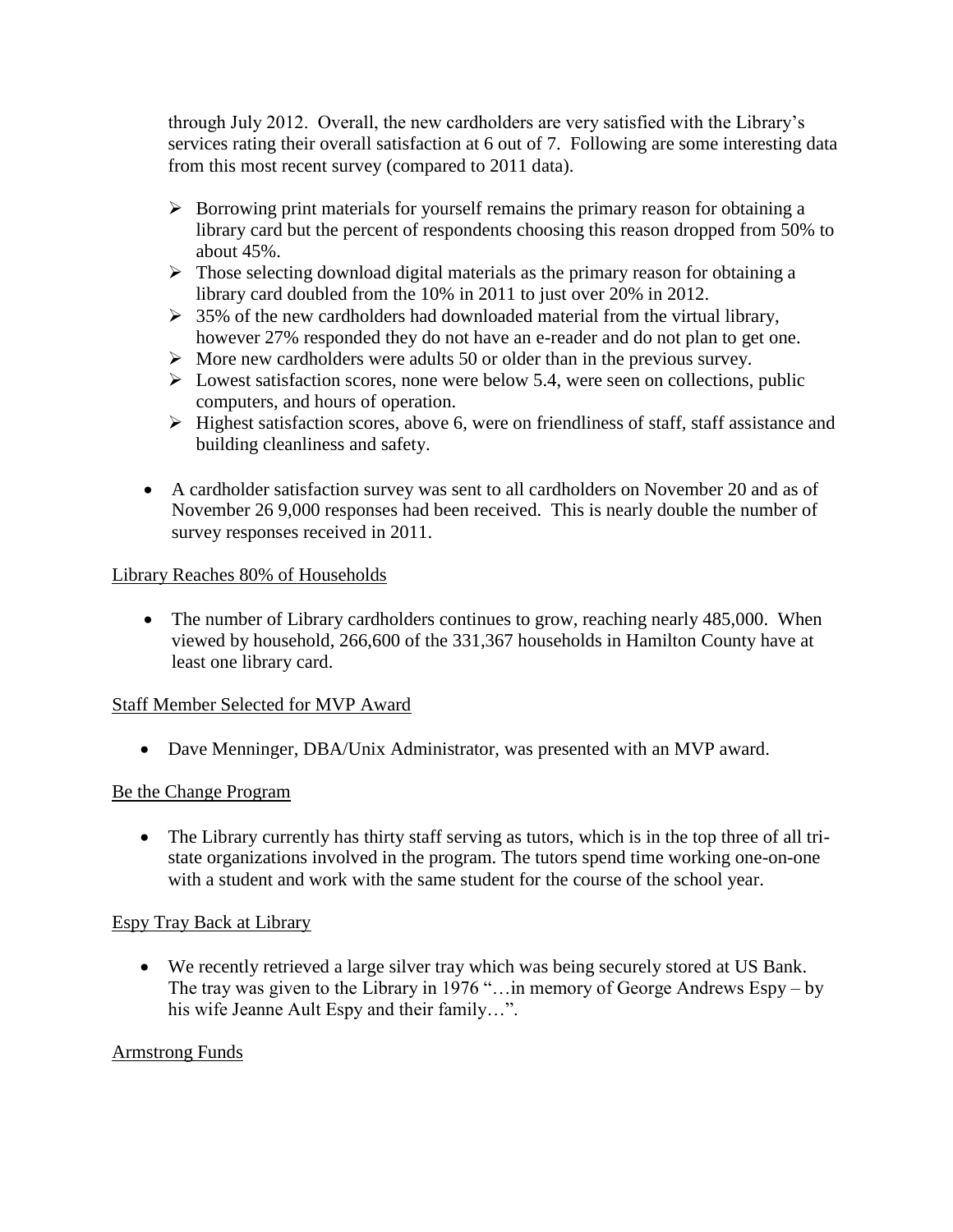- The 2013 budget includes an appropriation from the Armstrong Fund of \$20,000 to be utilized by the Library Pride team. The Armstrong Fund can only be used with authorization from the Board for the "general use & benefit of the Library".
- This appropriation is included in the 2013 budget resolution.

# **FINANCE AND AUDIT COMMITTEE REPORTS**

Ms. DeFosse requested:

### Revision of Principal Amounts

That the following permanent (trust) fund principal amounts be revised, effective December 31, 2012, based on additional donations received in 2012.

| Fund  | 2011 Principal | 2012 Donations | 2012 Principal |
|-------|----------------|----------------|----------------|
| Abell | 65,859.00      | 2,585.00       | 68,444.00      |

## Appropriation Change

Authorization is requested to revise *appropriations* as follows:

| Fund                                 | Revision     |
|--------------------------------------|--------------|
| <b>General Fund</b>                  |              |
| <b>Salaries</b>                      | \$200,000.00 |
| <b>Retirement Benefits</b>           | (55,000)     |
| Supplies                             | 20,000.00    |
| <b>Purchased/Contracted Services</b> | 210,000.00   |
| Other Objects                        | (25,000)     |
| Capital Outlay                       | (350,000.00) |
| <b>NET CHANGE</b>                    |              |

These revisions accommodate additional salaries resulting from lump sum payouts of accrued PTO and sick balances for retiring employees, additional expenses in the supply area, and accelerating support and service agreements to take advantage of cost savings. The anticipated changes are mainly being offset by the decision to delay capital outlay expenditures to 2013.

## 2012 Annual Appropriations

To close out the 2012 General Fund, authorization is requested to revise the appropriations as needed from now until the end of the month. Any revisions made will be reported to the Board in February, 2013.

## 2012 Unencumbered Balance

We are on target to end 2012 with almost \$10.9 million to carry forward to 2013. In 2012, we have been able to hold total expenses under budget while benefiting from almost \$500,000 in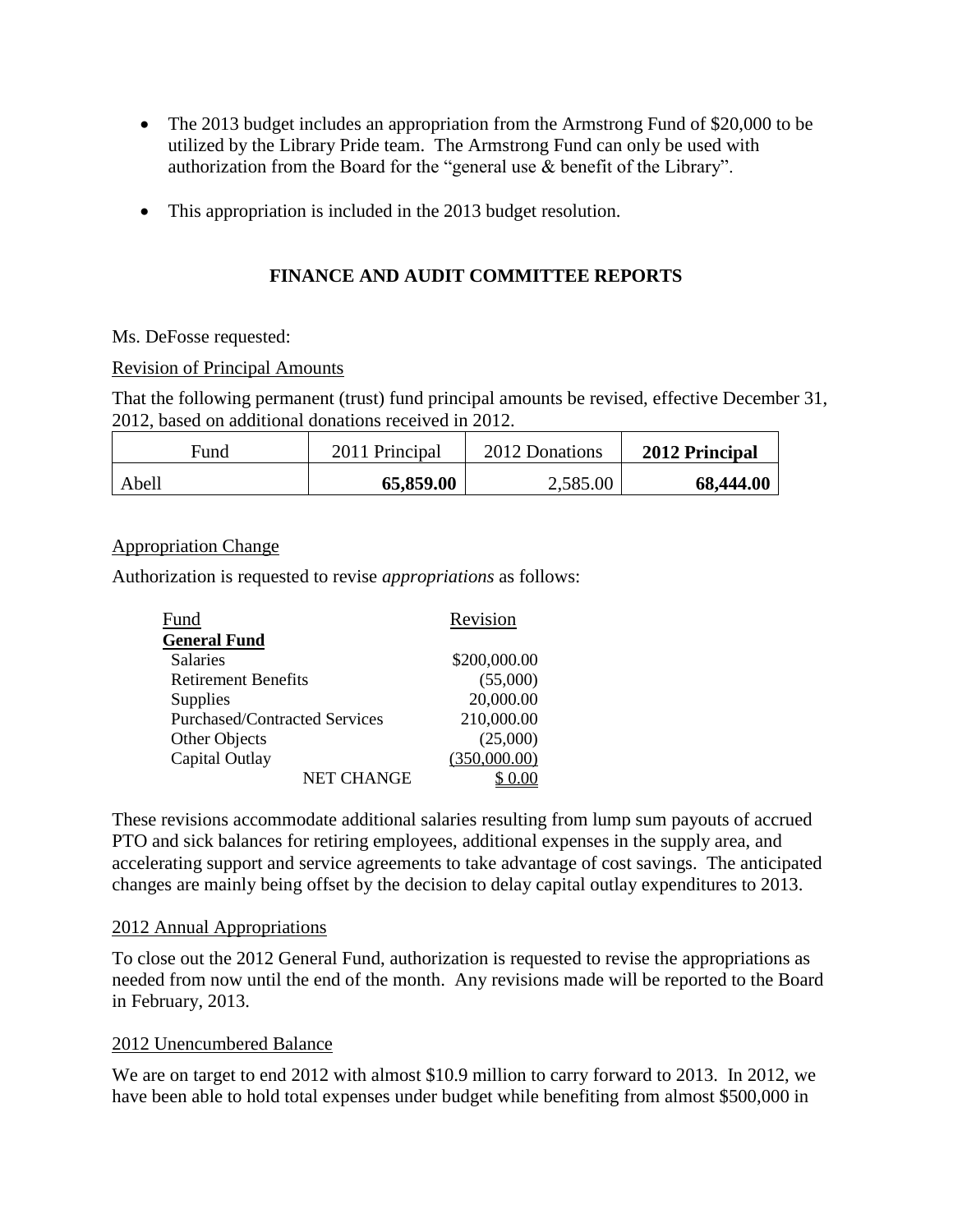one-time revenue influxes. The carry forward includes an operating contingency of \$1,650,000 and represents about two months of operating expenses.

Ohio Revised Code Section 3375.40(L) states that a board of library trustees may "at the end of any fiscal year, unless doing so would be contrary to law, set aside any unencumbered surplus remaining in the general or any other fund of the free public library under its jurisdiction for any purpose, including creating or increasing a special building and repair fund, or for operating the library or acquiring equipment and supplies". In accordance with this provision, it is recommended that all unencumbered funds be carried forward in the General Fund, to be available as operating revenue in 2013.

Mr. Moran moved that the above Finance & Audit Committee Report be approved as submitted. Mr. Wright seconded.

Voting for the motion: Mr. Moran, Mrs. Trauth, Mr. Sittenfeld, Mr. Zaring, Mrs. LaMacchia, Mr. Wright, and Mr. Hendon…7 ayes. The motion carried **(29-2012)**.

Mr. Zaring reported that:

### 2013 Appropriations

The Ohio Department of Taxation has set our 2013 Public Library Fund receipts at \$36,380,660 and Hamilton County has estimated property tax levy receipts of \$17,484,390. Using these amounts, total General Fund resources are estimated to be \$67,265,000, as follows:

| <b>2013 GENERAL FUND RESOURCES</b>  |                 |
|-------------------------------------|-----------------|
| <b>Operating Contingency</b>        | \$1,650,000.00  |
| <b>Unencumbered Balance</b>         | 9,225,000.00    |
| PRIOR YEAR CARRYFORWARD             | 10,875,000.00   |
| <b>Public Library Fund</b>          | 36,380,660.57   |
| <b>Hamilton County Property Tax</b> | 17,484,390.00   |
| Other Income                        | 2,524,949.43    |
| <b>NEW INCOME</b>                   | 56,390,000.00   |
| <b>TOTAL EST RESOURCES</b>          | \$67,265,000.00 |

It is recommended that the 2013 General Fund appropriation (spending authority) be set at **\$56,390,000**, distributed by account as follows.

### **2013 GENERAL FUND APPROPRIATION**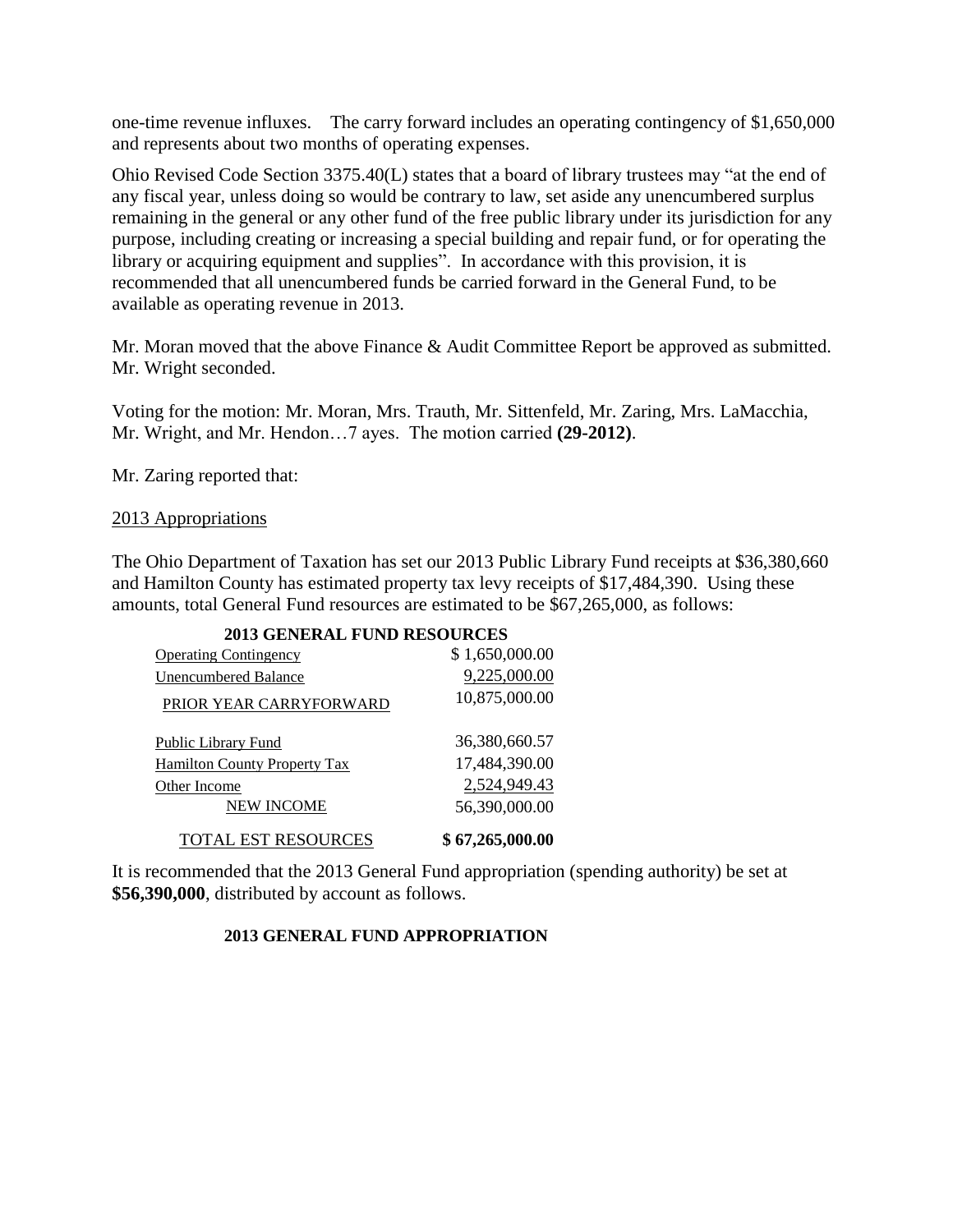| <b>Salaries</b>                            | \$26,135,054.00 |
|--------------------------------------------|-----------------|
| <b>Retirement Benefits</b>                 | 3,671,007.00    |
| <b>Insurance Benefits</b>                  | 5,087,855.00    |
| Supplies                                   | 1,208,030.00    |
| Purchased & Contracted Services            | 8,543,054.00    |
| <b>Library Materials &amp; Information</b> | 8,350,000.00    |
| Capital Outlay                             | 1,065,000.00    |
| Other Objects                              | 330,000.00      |
| <b>Other Financing Uses</b>                |                 |
| Transfer (Capital)                         | 2,000,000.00    |
| <b>TOTAL APPROPRIATION</b>                 | \$56,390,000.00 |

In addition to the General Fund, estimated resources and appropriations have been prepared for special revenue, capital and permanent (trust) funds. These recommendations plus unencumbered carry-forward balances for all funds are summarized below. Trust fund principals, a total of \$6,728,176, are excluded from permanent fund balances.

|                                | 2012             | 2013             |     | 2013                 |     |
|--------------------------------|------------------|------------------|-----|----------------------|-----|
|                                | <b>AVAILABLE</b> | <b>ESTIMATED</b> |     | <b>APPROPRIATION</b> |     |
| <b>FUND</b>                    | <b>BALANCE</b>   | <b>RESOURCES</b> |     |                      |     |
| General Fund                   | \$10,875,000.00  | \$56,390,000.00  |     | \$56,390,000.00      | (1) |
| Building & Repair Capital Fund | 6,506,677.59     | 2,000,000.00     | (2) | 3,600,000.00         |     |
| Special Revenue (4 funds)      | 300,087.05       | 85,000.00        |     | 131,625.00           |     |
| Permanent (44 funds)           | 1,663,055.09     | 92,965.00        |     | 318,000.00           |     |
| <b>Total</b>                   | \$19,344,819.73  | \$58,567,965.00  |     | \$60,439,625.00      |     |

(1) Includes \$2 million capital transfer to Building & Repair.

(2) Includes \$2 million transfer from General Fund.

Mr. Zaring moved that the Board adopt a Resolution that to provide for expenditures during the fiscal year ending December 31, 2013, the resources of the Library be appropriated at the fund and object levels outlined below and that this information will be submitted to the Hamilton County Budget Commission as the Library's 2013 Annual Appropriation Resolution and Certificate of Sources Available for Expenditure.

|                                   |               | <b>CAPITAL:</b>     |           |           |              |
|-----------------------------------|---------------|---------------------|-----------|-----------|--------------|
|                                   | General       | Anderson<br>Library |           |           | Building $&$ |
|                                   | Fund          | Mt                  | Programs  | Gifts     | Repair       |
|                                   |               | Washington          |           |           |              |
|                                   | 1100          | 2101                | 2152      | 2199      | 401          |
| <b>Salaries</b>                   | 26,135,054.00 |                     |           |           |              |
| <b>Retirement Benefits</b>        | 3,671,007.00  |                     |           |           |              |
| Insurance Benefits                | 5,087,855.00  |                     |           |           |              |
| Other Employee Benefits           |               |                     |           |           |              |
| Purchased/Contracted Services     | 8,543,054.00  | 13,300.00           | 25,000.00 |           | 100,000.00   |
| Supplies                          | 1,208,030.00  | 18,925.00           | 19,000.00 | 18,000.00 |              |
| Library Materials and Information | 8,350,000.00  | 5,900.00            |           | 5,500.00  |              |
| Other Objects                     | 330,000.00    |                     |           |           |              |
| Capital Outlay                    | 1.065.000.00  | 8,000.00            |           | 18,000.00 | 3.500,000.00 |
| Debt Service                      |               |                     |           |           |              |
| <b>Other Financing Uses</b>       | 2,000,000.00  |                     |           |           |              |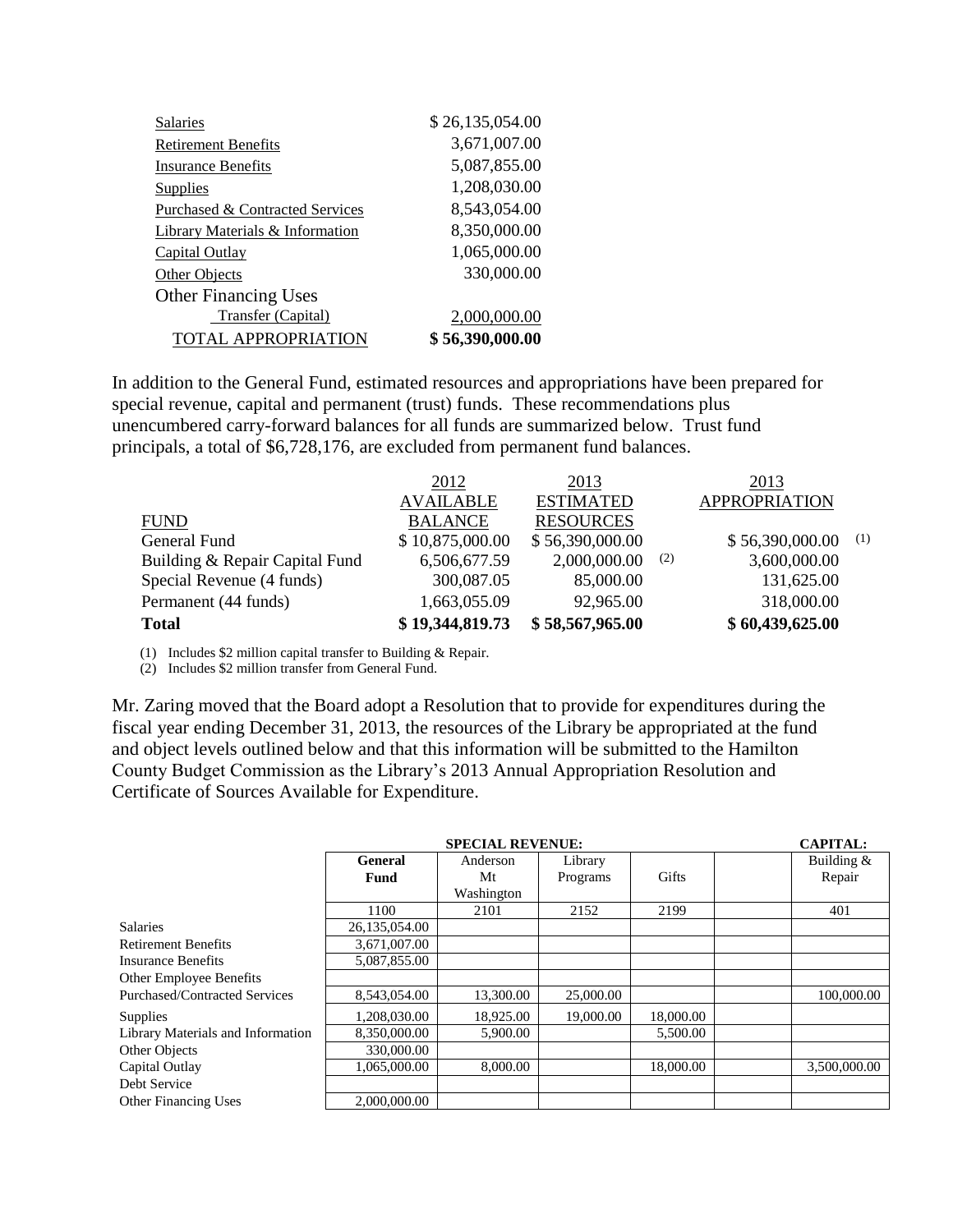| <b>Total Appropriation</b>        | 56.390.000.00     | 46,125.00    | 44,000.00  | 41,500.00  |           | 3,600,000.00 |
|-----------------------------------|-------------------|--------------|------------|------------|-----------|--------------|
|                                   | <b>PERMANENT:</b> |              |            |            |           |              |
|                                   | Armstrong         | Karline      | Feld       | Incidental | Goldsmith | Abell        |
|                                   |                   | <b>Brown</b> |            | Expense    |           |              |
|                                   | 8102              | 8106         | 8112       | 8114       | 8117      | 8119         |
| <b>Salaries</b>                   |                   |              |            |            |           |              |
| <b>Retirement Benefits</b>        |                   |              |            |            |           |              |
| <b>Insurance Benefits</b>         |                   |              |            |            |           |              |
| Other Employee Benefits           |                   |              |            |            |           |              |
| Purchased/Contracted Services     |                   |              |            | 25,000.00  |           |              |
| Supplies                          | 20,000.00         | 1,000.00     |            | 8,000.00   |           |              |
| Library Materials and Information |                   |              | 125,000.00 |            | 3,000.00  | 2,000.00     |
| Other Objects                     |                   |              |            |            |           |              |
| Capital Outlay                    |                   |              |            |            |           |              |
| Debt Service                      |                   |              |            |            |           |              |
| Other Financing Uses              |                   |              |            |            |           |              |
| <b>Total Appropriation</b>        | 20,000.00         | 1,000.00     | 125,000.00 | 33,000.00  | 3,000.00  | 2,000.00     |
|                                   | Hadley            | Kersten      | King       | Sackett    | Dwyer     | Howard       |
|                                   | 8120              | 8130         | 8132       | 8160       | 8163      | 8175         |
| <b>Salaries</b>                   |                   |              |            |            |           |              |
| <b>Retirement Benefits</b>        |                   |              |            |            |           |              |
| <b>Insurance Benefits</b>         |                   |              |            |            |           |              |
| Other Employee Benefits           | 35,000.00         |              |            |            |           |              |
| Purchased/Contracted Services     |                   | 10,000.00    |            |            |           |              |
| Supplies                          |                   | 50,000.00    |            |            | 4,000.00  |              |
| Library Materials and Information |                   |              | 1,000.00   | 10,000.00  | 5,000.00  | 8,000.00     |
| Other Objects                     |                   |              |            |            |           |              |
| Capital Outlay                    |                   |              |            |            |           |              |
| Debt Service                      |                   |              |            |            |           |              |
| Other Financing Uses              |                   |              |            |            |           |              |
| <b>Total Appropriation</b>        | 35,000.00         | 60,000.00    | 1,000.00   | 10,000.00  | 9,000.00  | 8,000.00     |

٦

|                                   | Valerio   | Dehner   |
|-----------------------------------|-----------|----------|
|                                   | Family    |          |
|                                   | 8179      | 8184     |
| <b>Salaries</b>                   |           |          |
| <b>Retirement Benefits</b>        |           |          |
| Insurance Benefits                |           |          |
| <b>Other Employee Benefits</b>    |           | 1,200.00 |
| Purchased/Contracted Services     | 10,000.00 |          |
| Supplies                          |           |          |
| Library Materials and Information |           |          |
| Other Objects                     |           |          |
| Capital Outlay                    |           |          |
| Debt Service                      |           |          |
| Contingency                       |           |          |
| <b>Total Appropriation</b>        | 10,000.00 | 1.200.00 |

Mr. Moran seconded.

Voting for the motion: Mr. Moran, Mrs. Trauth, Mr. Sittenfeld, Mr. Zaring, Mrs. LaMacchia, Mr. Wright, and Mr. Hendon…7 ayes. The motion carried **(30-2012)**.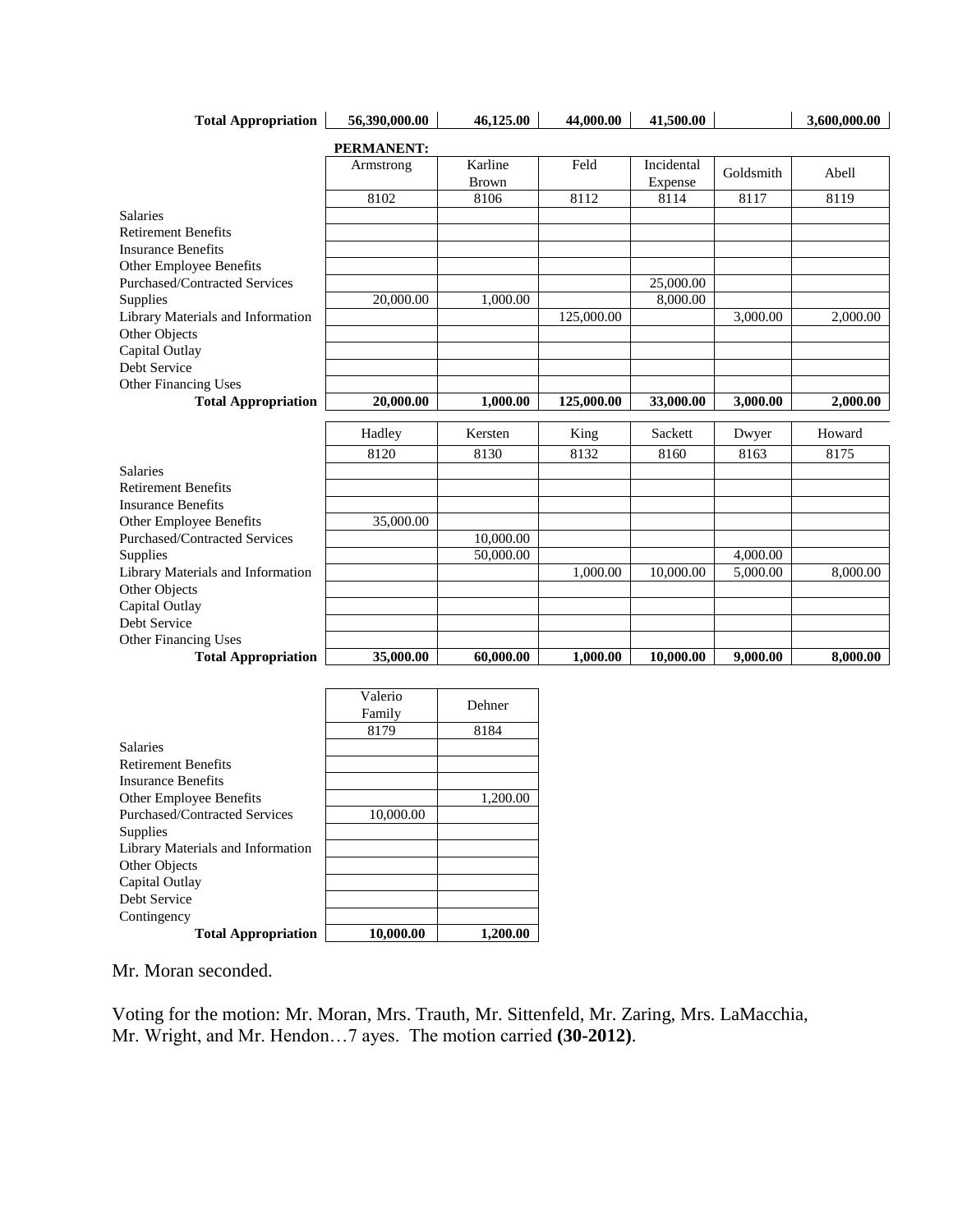## **LIBRARY SERVICES AND ADMINISTRATION COMMITTEE REPORTS**

The Library Services and Administration Committee met November 13, 2012. Committee Chair Betsy LaMacchia, Library Trustees Bill Moran and Barb Trauth and staff member Kim Fender were in attendance. The Committee received a report on the percentage to be included in the budget for merit raises, where earned.

- The Committee recommended 2.5%. This amount will be incorporated into the appropriations brought to the Board for approval. No action is needed on this report.
- Factors considered in determining this amount included the current CPI and the additional cost staff will incur in the change to a high deductible health plan which includes an HSA. Additionally, the Committee reviewed salary increases for the past three years:
	- $\geq 2010$ : no salary schedule adjustment, earned merit raises only.
	- $\geq 2011$ : salaries frozen until November 17, 2011 when a 1% salary schedule adjustment went into effect. No merit raises.
	- $\geq 2012$ : earned merit raises only.

# **LIBRARY SERVICES**

Mrs. LaMacchia introduced Marty Beets, Technology Operations Manager.

A New Focus for Technology Operations

• Marty explained the Technology Operations Department focus on a new set of customercentric goals. The primary focus of these goals will be to ensure that services are reliably available to customers and that the Library is well prepared to handle future technological demands by becoming more proactive in detecting service disruptions, anticipating and preparing for system and device failures, and implementing a rotation scheme for hardware that ensures devices stay up to date.

Mrs. LaMacchia reported that:

## Tablets for Public Use Being Piloted at Anderson and Mt. Washington

 The Library will soon add three iPads for public use to both the Anderson and Mt. Washington branches for customers to utilize educational apps and connect to other online resources. Funds from the Anderson Township Library Association paid for the iPads, the security devices, and new furniture for the Mt. Washington Branch.

Mr Edwards reported:

## Library to Join Search Ohio and Ohiolink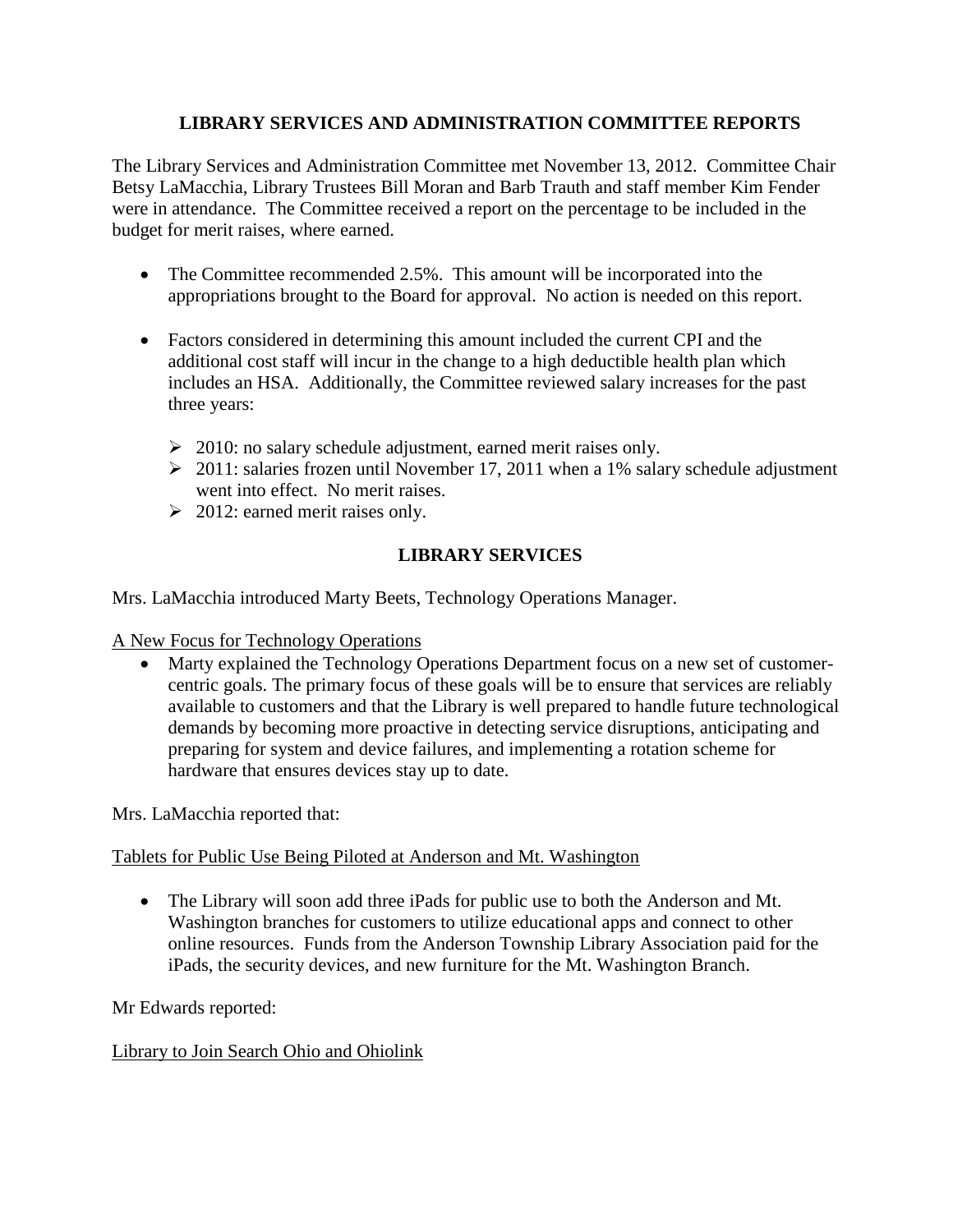- In the first quarter of 2013, the Library will begin providing customers access to over 17 million items from public and academic libraries throughout the state of Ohio through Search Ohio and Ohiolink. Participating library customers can also request our materials as well. Participation in both Search Ohio and Ohiolink is possible because of the Library's recent change to the new Innovative Interfaces, Inc Integrated Library System.
- Mrs. LaMacchia asked if there would be additional delivery costs incurred by the Library as a result of this service. Mr. Edwards explained that we already have the delivery service in place for other services and will not be increasing the frequency of delivery at this time.

Mrs. LaMacchia reported that:

Library Applies for the AWE Literacy Success Award

• The AWE Literacy Success Award is given each year to a Library that performs outstanding work promoting literacy and early learning in their communities. The Library's submission will be for the *Story Time +* program which was offered in Hamilton County Head Start classrooms three times during the 2012-13 school year, and is a natural extension of past early literacy initiatives undertaken by the Library.

## Read Aloud Partnership Expaned

• Throughout 2012, the Library has been working with the Read Aloud organization on projects to strengthen early childhood literacy. The Library will participate in five Read Aloud Big Box of Books programs that will be presented for families at area schools this winter. Twice a year, Read Aloud brings families together for a 90-minute program where they receive a box of books revolving around core topics.

Ms. Fender reported that:

# C-Change for Kate Lawrence

 Kate Lawrence, the Library's Adult Services, Programming and Exhibits Coordinator, has been accepted into the C-Change Cincinnati program, a year-long leadershipdevelopment program for emerging leaders in the Cincinnati USA region.

Mrs. LaMacchia reported that:

## On the Same Page Nominated for an ALA Excellence in Programming Award

• The Library's 2012 On the Same Page Cincinnati community-wide reading program was nominated for an American Library Association (ALA) Excellence in Library Programming Award, sponsored by the ALA Cultural Communities Fund.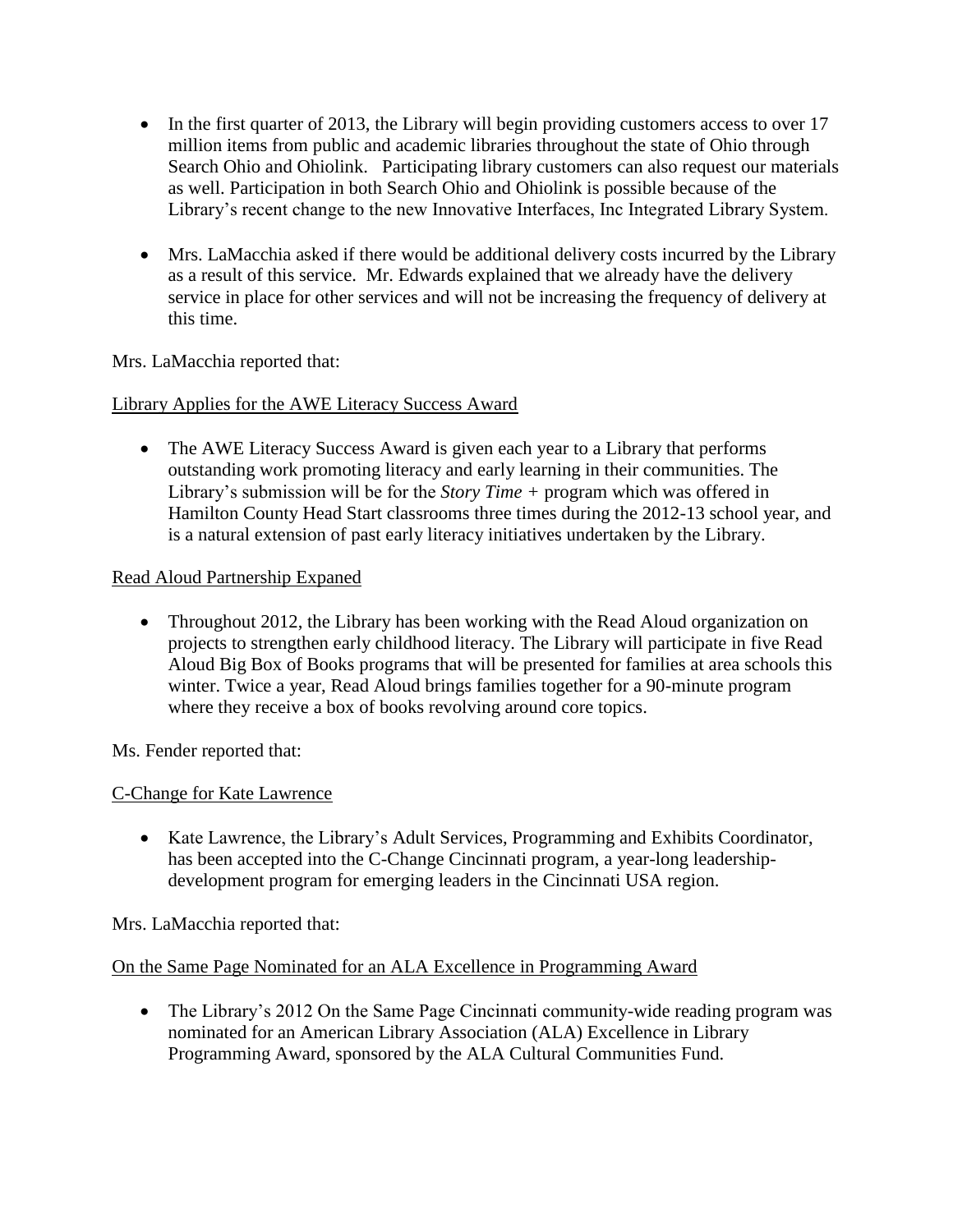### **FACILITIES COMMITTEE REPORT**

Mr. Moran reported that:

The Facilities Committee met on November 29, 2012. Committee Chair William J. Moran, Trustees Allen G. Zaring IV, and Paul G. Sittenfeld, and staff members Kim Fender, Greg Edwards, and Pat Lance were in attendance.

### Clifton Branch Project

The Committee received the following in-depth report from Ms. Fender, requested following the October 2012 Regular Meeting.

In early 2010 Library Trustee Bill Moran contacted me regarding the possibility of renovating the Boss Cox home on Brookline Avenue into a branch library. I toured the property and secured a \$20,000 donation to fund a feasibility study by McClorey & Savage Architects. The results of that study were presented to the Facilities Committee at a meeting on April 7, 2010. At the April 13, 2010 meeting, Mr. Hendon, Chair of the Facilities Committee, presented the Committee's report including a recommendation to "pursue relocation of the Clifton Branch to 3400 Brookline Avenue, take title to this property at the appropriate time and begin seeking donations of approximately \$3 million for renovation of the facility." All seven members of the Board were present. The motion carried with six yes votes (Gettler, Hendon, LaMacchia, Moran, Khoury and Wright) and one no vote (Sittenfeld).

The May 2010 minutes include a report that Michael Dever owner of the Brookline property had submitted a letter of intent to donate the property to the Library. At that meeting a report on the projected operating costs for the Brookline building and acquisition costs as well as a comparison to current operating costs for the current Clifton location were presented. The Library received the donation of the property on May 27, 2010.

The Minutes for the May 2010 Regular Meeting state "the proposed relocation of the Clifton Branch from a leased facility to the George Cox house would require fundraising an estimated \$3.9 million. Library Trustee Bill Moran has volunteered to lead fundraising efforts for the project. Property owner Michael Dever intends to donate the property to the Library, with a closing to be held no later than June 30, 2010. Mr. Moran has a verbal commitment for a donation of \$300,000".

In 2011, the building began to leak and it was necessary to replace the roof and do some tuck pointing on the building. At the August 2011 Regular Meeting the Board approved public bidding of this work, estimated at \$500,000. At that meeting it was noted that sufficient funds had not yet been raised to cover the costs of these repairs. All four Trustees in attendance voted to expend the funds to make these repairs. The roofing work was completed well below the estimate at \$357,472.80.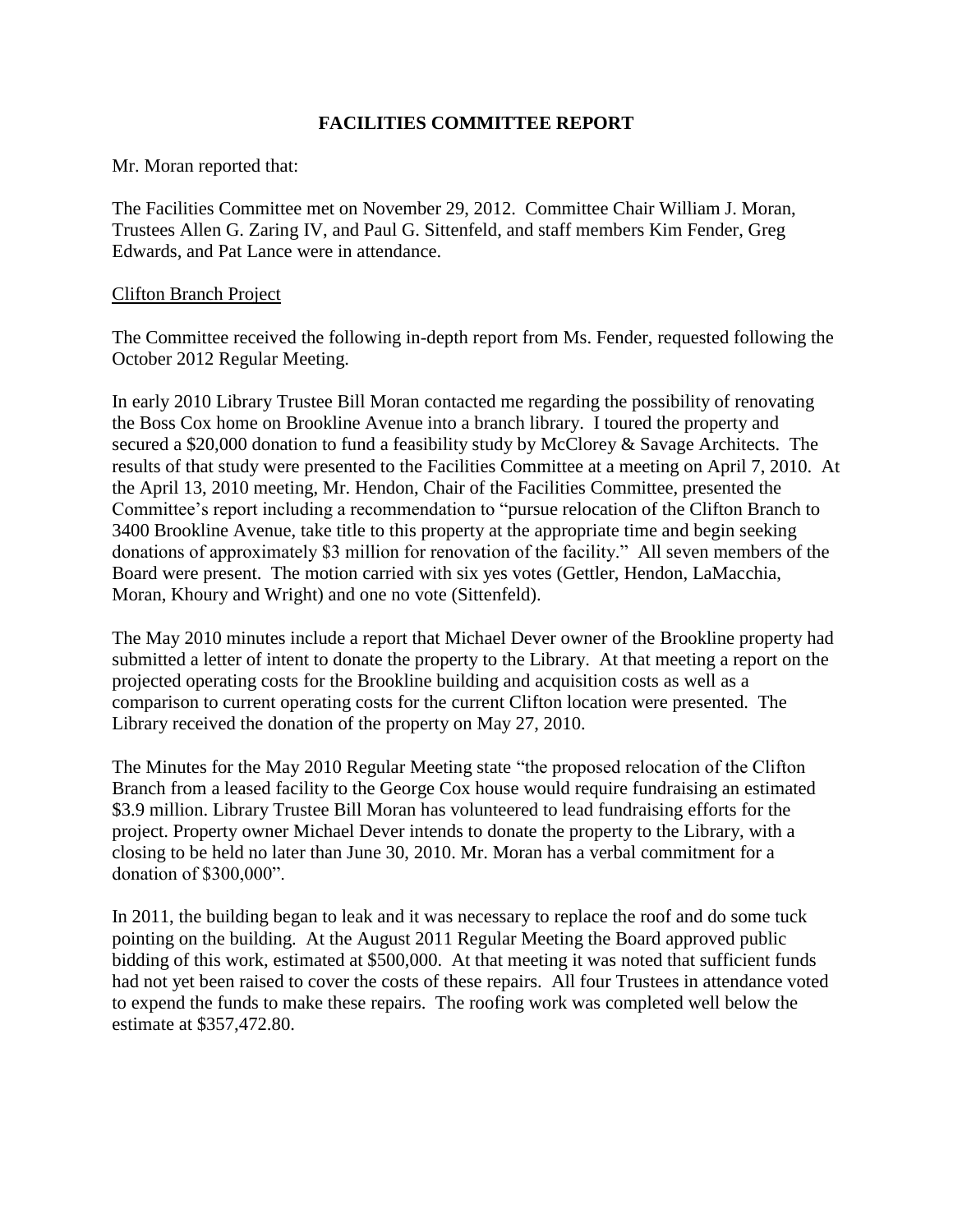In 2011, the Friends of the Public Library submitted a successful grant application to the Schmidlapp Fund for \$50,000 toward the project. This gift was reported at the August 2011 Regular Meeting.

Since receiving the property in 2010, a number of grants have been submitted and several fundraisers have been held for the project. Unfortunately, we have not been able to raise the funds for this project.

As part of the annual budget process, the Facilities Committee is asked to prioritize the capital projects. In May 2012, the Committee met and recommended the Clifton project as the top capital project, after Ongoing Maintenance, and changing the source of funding from private donations to Library funds. This was presented to the full Board at its May 2012 Regular Meeting. All seven Trustees were in attendance and approved this change.

In late October Library Trustee Paul Sittenfeld contacted me requesting several items including a spreadsheet, regularly updated and provided to the Board, of expenses and donations to the project. This had most recently been provided to the Board in May 2012 and included a pledge of \$250,000 from the Schmidlapp Fund. A copy current through October was provided. In response to questions from Mr. Sittenfeld, Mr. Moran confirmed that there was no specific timeline and no written commitment for the remaining gift of \$250,000. A new spreadsheet without this commitment was created. On October 31 I received a call from Mr. Sittenfeld telling me that he had contacted the Bank and there was no pledge for additional funds for this project. Further, he stated in his message that this had been communicated to Bill Moran.

On November 1, 2012, Heidi Jark of the Schmidlapp Fund contacted me and we met on November 2. Following that meeting Ms. Jark sent an email stating that the Library Foundation would be receiving an invitation to apply for the \$250,000 grant. The Schmidlapp Fund committee would review the application at its next meeting on January 9, 2013. In our conversation Ms. Jark noted three factors that influenced the decision to move forward at this time: the investment already made in the roof repairs; the re-prioritization of the project; and the decision to fund at least part of the project with Library funds.

In reviewing our options regarding this property, moving forward with the project is the best course.

- The current Clifton facility is significantly undersized and we have been searching for a location for more than 30 years.
- Presentations on the project have been made to both the Clifton Town Meeting and the Clifton Business Association with favorable responses.
- Were we to cancel the project it is unlikely that the donor would take the building back and this would be irresponsible on the Library's part given the \$350,000 already spent on repairs to the building.
- We are unlikely to recover our costs should we decide to sell the building.
- The Board unanimously approved the re-prioritization and commitment of at least partial funding through Library funds in May 2012.
- A grant from the Schmidlapp Fund seems likely to be funded given that our grant for the same project was funded in 2011.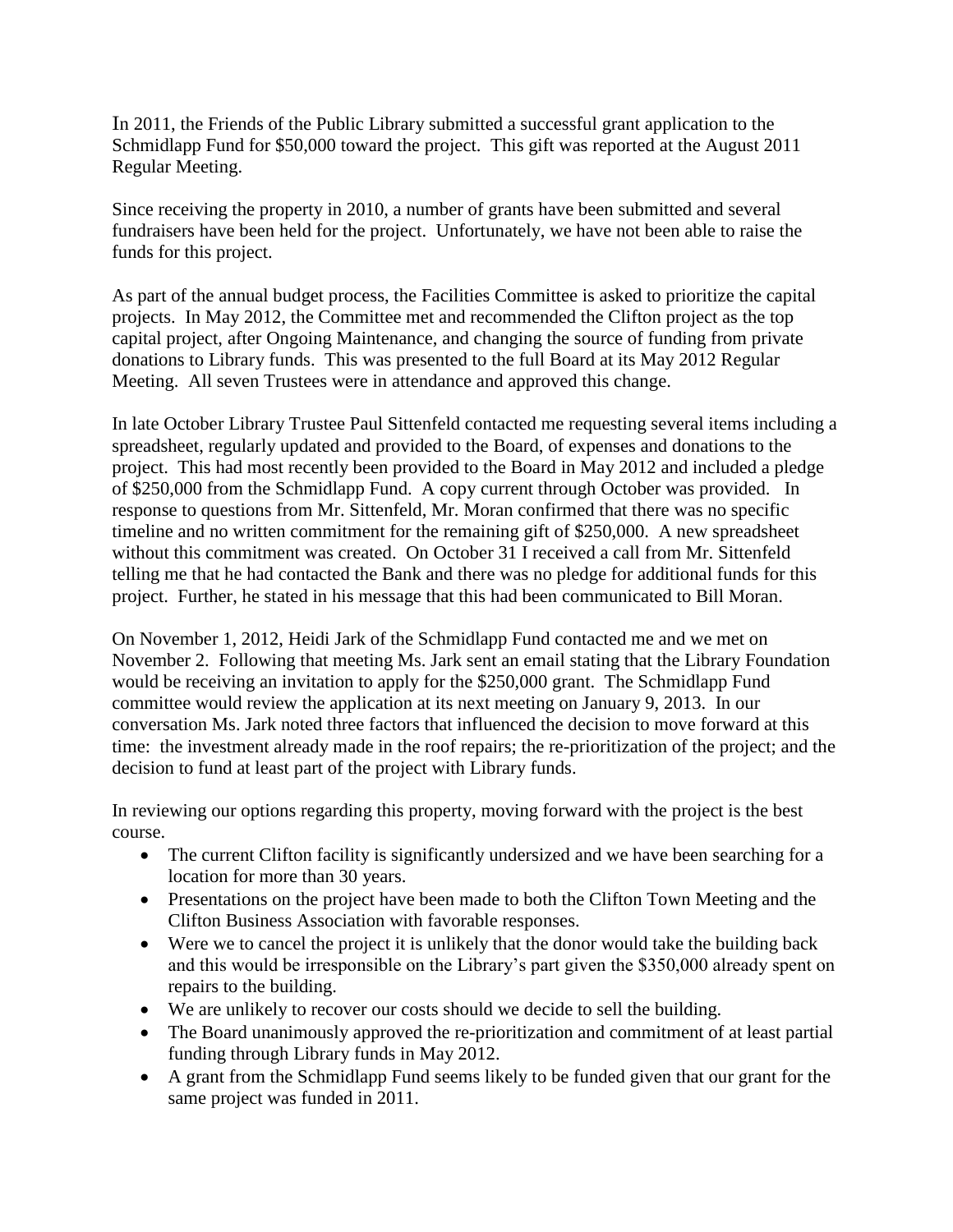- Since the budget listing this project as the second highest priority and including its cost in our funding request was submitted to the County in May, re-prioritizing the capital projects must wait until the 2014 budget is developed.
- It is unlikely that funding for this project will be available in 2013.
- We intend to continue our efforts to raise as much of the funding for this project as possible.

The Committee is not recommending a change to the previous decisions.

It is the recommendation of the Committee that the Board take the following action:

Energy Retrofit Project, Phase III

 Approve cancelling Phase III of the Energy Retrofit Project due to low savings and lengthy payback, and the fact that Phase II has gone well over the initial estimate.

### Roof Repairs/Replacements

 Approve placing the bid advertisement for the replacement of Madisonville and College Hill's roofs with the bid estimate of \$250,000.

### **ADVERTISEMENT FOR BIDS**

Sealed bids will be received by the Board of Trustees of the Public Library of Cincinnati and Hamilton County at the Third Floor Administrative Offices of the Main Public Library, 800 Vine St., Cincinnati, Ohio 45202, until

### **12:00 noon, local time, Tuesday, February 05, 2013**

for furnishing of labor, materials, equipment, services and supervision necessary to complete the project titled:

### **Roof Replacements**

### **College Hill Branch**

1400 W. North Bend Rd. Cincinnati, OH 45224

**Madisonville Branch** 4830 Whetsel Ave. Cincinnati, OH 45227

Proposals shall be in accordance with the Contract Documents prepared by K4 Architecture, LLC, 555 Gest Street, Cincinnati, OH 45203, 513/455-5005. Bids received after the stated deadline will not be accepted. Bids by facsimile transmission will not be accepted. Proposals will be publicly opened and read aloud. All interested parties are invited to attend.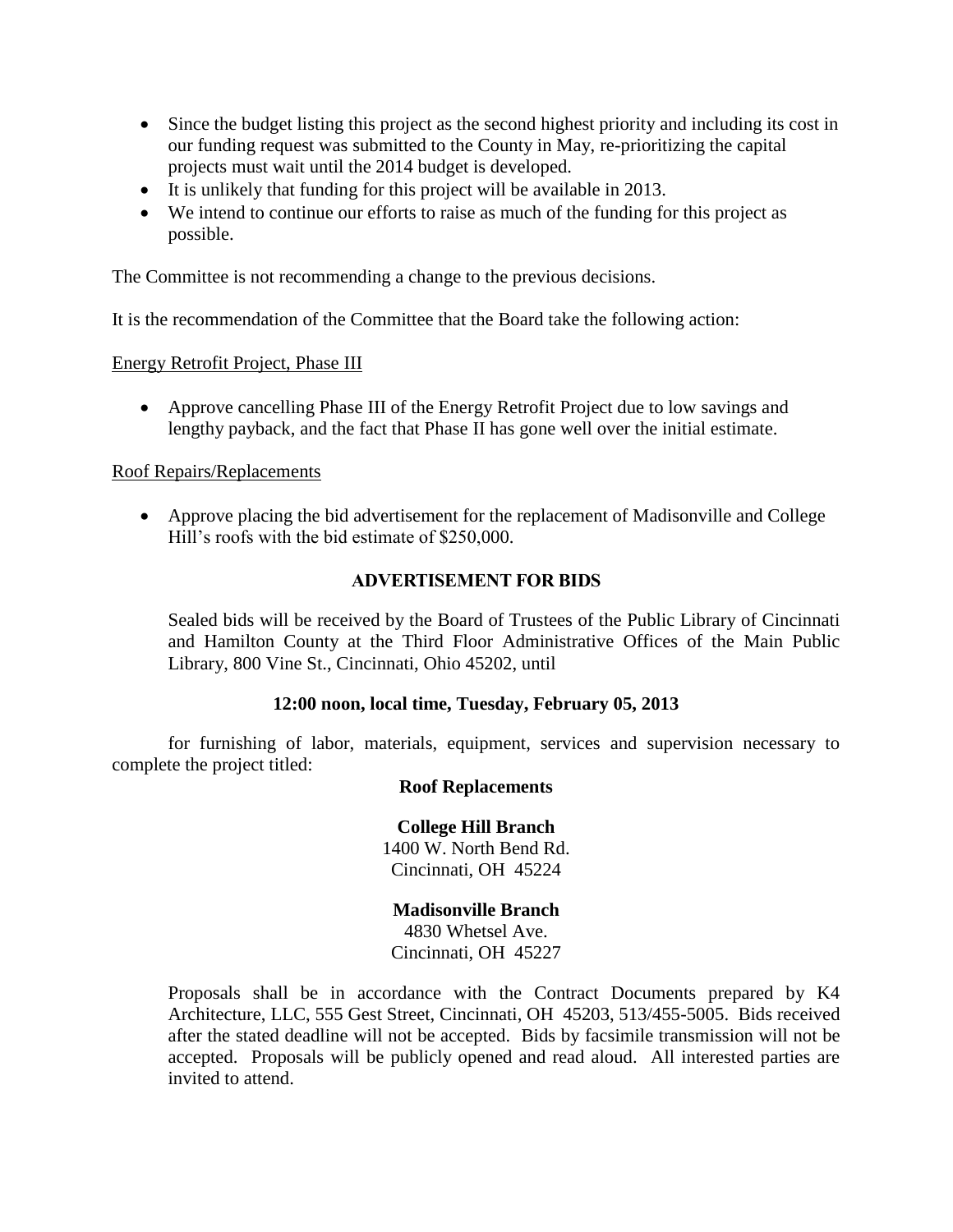Individual lump sum bids for trade contracts TC-01 through TC-02 are requested. The estimates for the contracts are:

| TC-01 College Hill | \$190,000.00 |
|--------------------|--------------|
| TC-02 Madisonville | \$60,000.00  |
| Total              | \$250,000.00 |

The Summary of Work for the proposal in TC-01 is:

Remove existing roofing system to deck, and install new insulation and roofing system. Remove and replace gravel stops, flashings, skylight covers. Remove and reattach existing lightning protection system. Rework existing clerestory glazing

The Summary of Work for the proposal in TC-02 is:

Remove existing roofing system to deck, and install new insulation and roofing system. Remove and replace flashings and scuppers. Remove and replace existing skylight.

Starting **Friday, January 25, 2013**, bidders may purchase Contract Documents (full sets only) at the cost of reproduction from ARC Reprographics, 2863 Sharon Rd., Cincinnati, OH 45241, 513/326-2300.

A pre-bid meeting will be held at the Madisonville Branch, 4830 Whetsel Ave., Cincinnati, OH 45227 on **Wednesday, January 30, 2013**, at **1:00 p.m.**

Bidders shall submit with their bid a bid guaranty in the form of either (1) a combined bid guaranty and contract bond for the full amount of the bid or (2) a certified check, cashier's check drawn on a solvent bank or irrevocable letter of credit in the sum of ten percent (10%) of the bid amount, including base bid and alternates, as bid security. The bid guaranty shall be in strict compliance with Sections 153.54, 153.57, 153.571, as applicable. The Bidder to whom the contract is awarded will be required to furnish a contract bond in the sum equal to 100% of the proposal.

Bidders shall comply with the Prevailing Rates on public improvements in Hamilton County, Ohio as ascertained and determined by the Ohio Department of Commerce Bureau of Labor & Worker Safety as provided in Section 4115 of the Revised Code of Ohio.

Submitted bids shall not be withdrawn for a period of sixty days following the date of the bid opening. The Owner will award contracts to the lowest responsible bidders.

The Board of Trustees of the Public Library of Cincinnati and Hamilton County reserves the right to reject any or all bids and to waive informalities in bidding.

By Order of: The Board of Trustees of the Public Library of Cincinnati and Hamilton County, Ohio.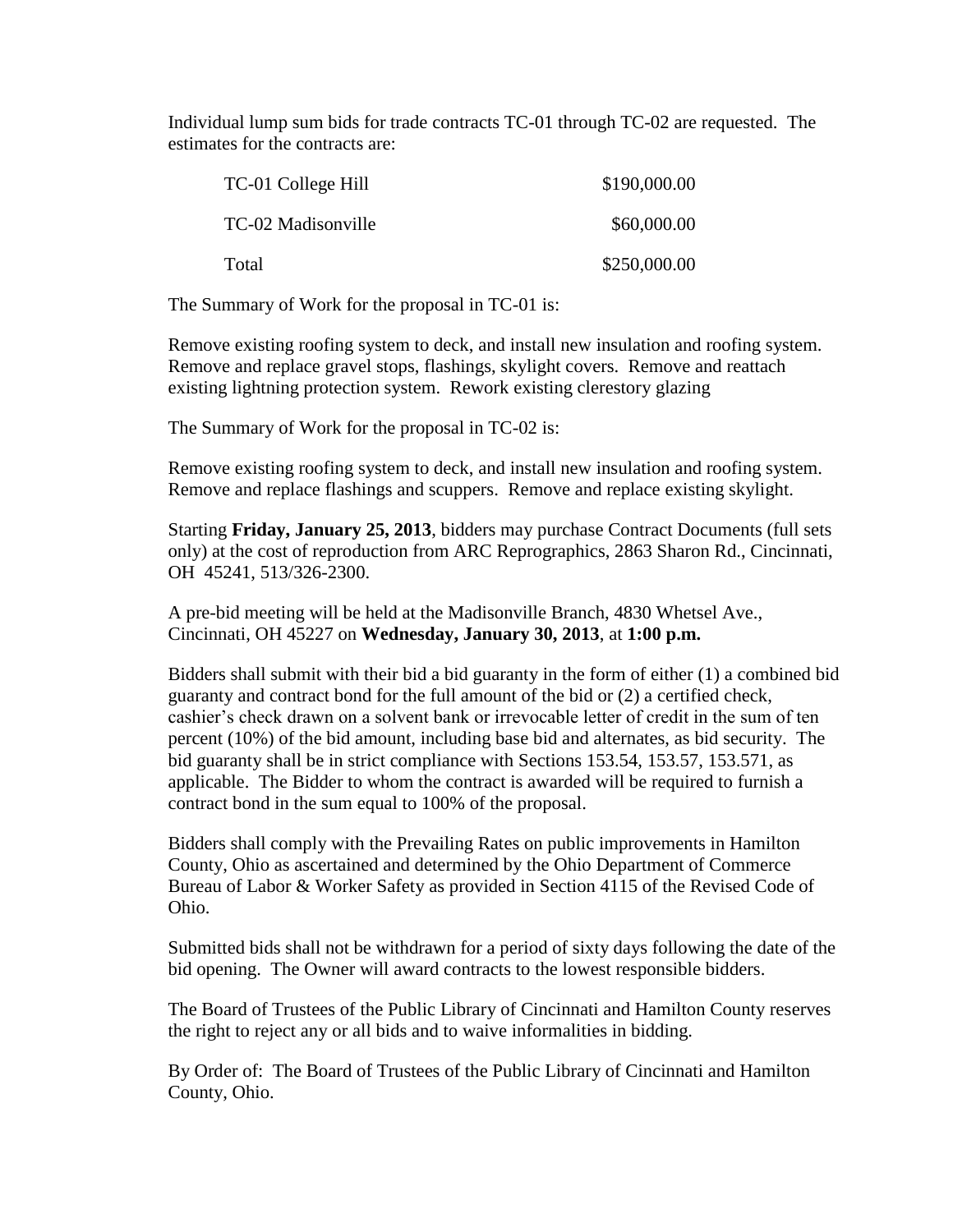### Request for Qualifications

 Approve publication of the notice below in order to receive statements of qualifications for professional design services from architect, surveyor, or engineer firms.

### **ARCHITECT, ENGINEER, OR SURVEYOR SERVICES**

The Board of Trustees of the Public Library of Cincinnati and Hamilton County may employ an architect, engineer or surveyor in 2013.

Architects, engineers or surveyors interested in being considered should reply with a statement of qualifications no later than Friday, January 11, 2013. Statements of qualification should include information regarding the firm's history; education and experience of owners and key personnel; the technical expertise of the firm's staff for the services provided; previous library projects completed by the firm; the firm's experience and capabilities in cost estimating and construction administration and coordination; and client and contractor references. Proposals should be transmitted to Kimber L. Fender, The Eva Jane Romaine Coombe Director, Third Floor Administrative Offices, Public Library of Cincinnati and Hamilton County, 800 Vine Street, Cincinnati, Ohio 45202.

### Sculpture Donation

Decline a gift of sculpture from artist Harriet Kaufman because of limited floor space in the Children's Learning Center, where the sculpture is requested to be installed.

### Cincinnati Garden Club Sculpture

Approve commissioning of a "garden kaleidoscope" sculpture from the Cincinnati Garden Club with the understanding that approval from the membership of the Garden Club of Cincinnati is still needed for the project to move forward.

### Loveland Lease

Approve the lease extension for the Loveland Branch with the rent amounts for the full five years of the term identical to the five years concluding December 31, 2012:

Rent for Years One and Two shall be \$ 4,750.00 per month. Rent for Years Three and Four shall be \$ 4,866.67 per month. Rent for Year Five shall be \$ 5,066.67 per month.

The extension also includes a termination clause.

The following items are presented for information only:

### Reading Lease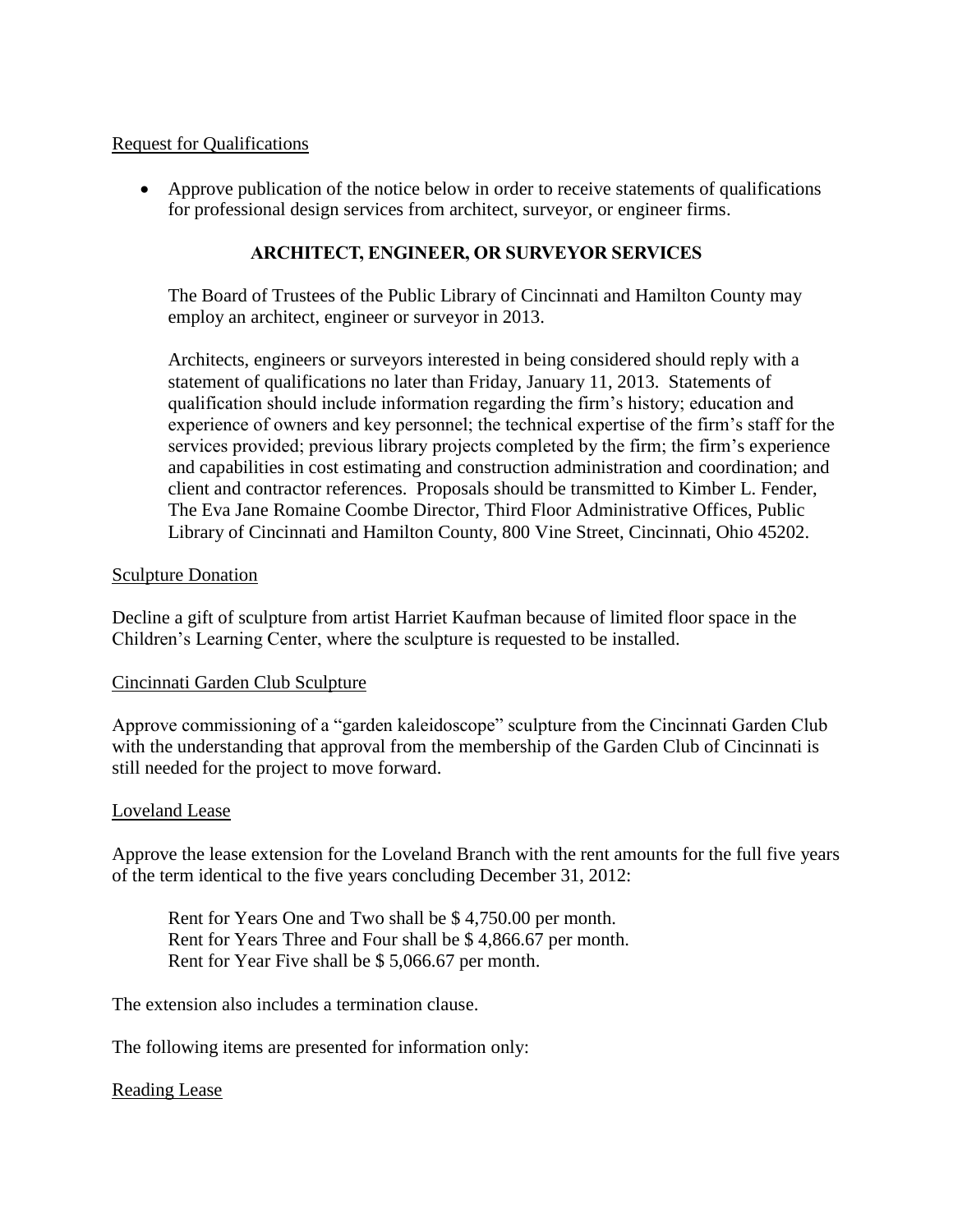The landlord delivered a revised lease with all of the requested changes included. The lease was signed by Mr. Hendon on November 29, 2012.

### Energy Retrofit Project Phase I Completed

 All substantial work related to Phase I of the Energy Retrofit project was completed on November 30, 2012.

### Energy Retrofit Project Phase II

• The bid advertisement for Phase II of the Energy Retrofit Project approved by the Board at the October meeting was published on November 16 and 19; a pre-bid meeting took place with potential bidders on November 27; and bids were opened on December 7, 2012.

## Two Covedale Air Conditioning Units Destroyed

- Two HVAC units were destroyed and a third partially damaged during the theft of scrap metal on November 11, 2012. Replacement and repair estimates for these units have been obtained with the total cost at approximately \$36,000.
- The units will not be replaced until spring when the weather warms, at which time additional security measures will be taken to protect the units including fencing and alarms on each unit.
- All locations are currently being reviewed to determine security risk and to implement recommended changes.

### Avondale Assessment Underway

 K4 Architects has begun the ADA accessibility assessment of the Avondale branch. The recommendations and cost estimates are expected by mid-December.

Mr. Moran moved that the Facilities Report be approved as submitted. Mr. Wright seconded.

Voting for the motion: Mr. Moran, Mrs. Trauth, Mr. Sittenfeld, Mr. Zaring, Mrs. LaMacchia, Mr. Wright, and Mr. Hendon…7 ayes. The motion carried **(31-2012)**.

## **DEVELOPMENT COMMITTEE REPORT**

Mrs. Trauth reported that: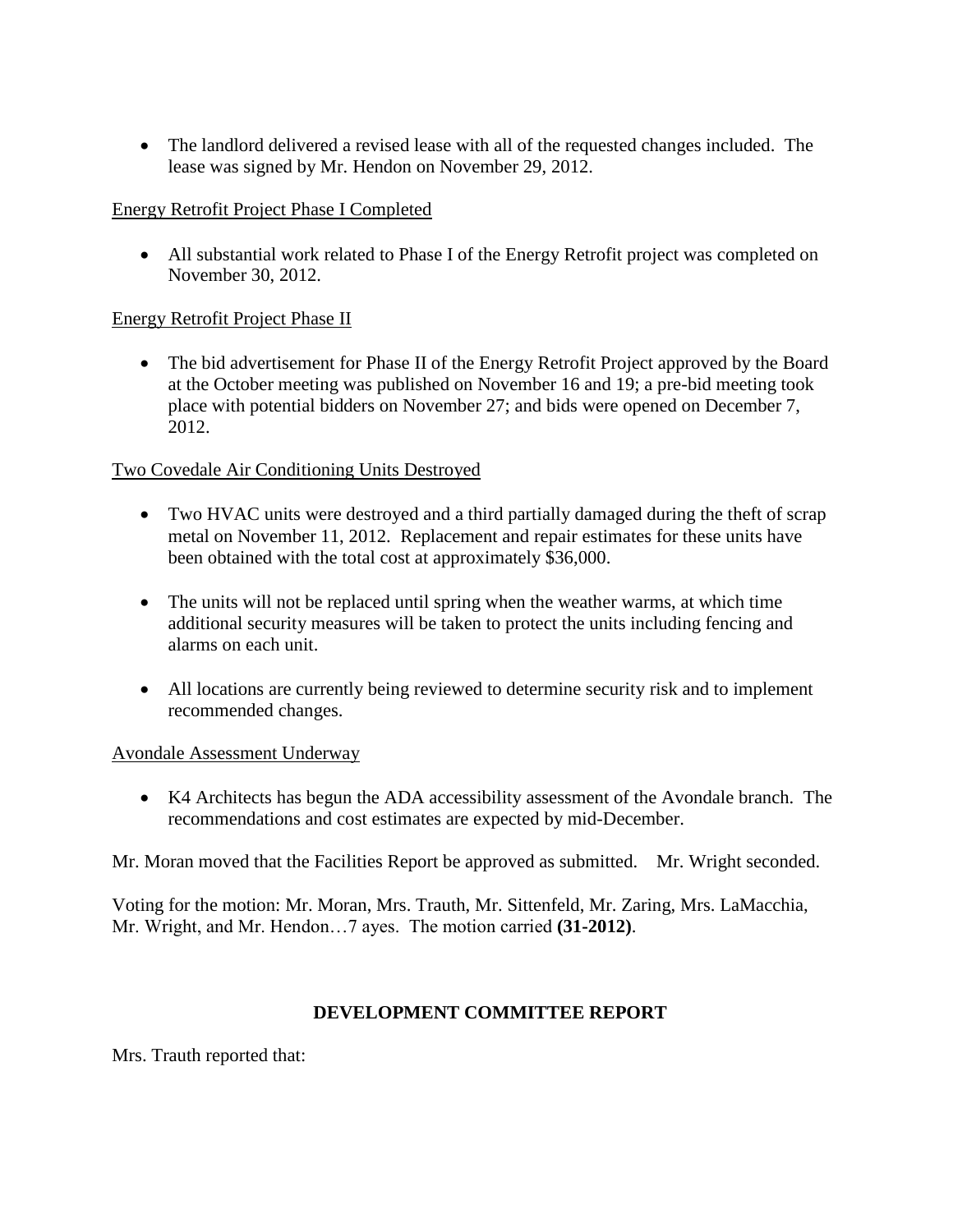## **Library Foundation**

- The Library Foundation's Annual Fund continues to progress strongly thanks to the leadership of Paul Sittenfeld. To date the Library Foundation has received \$91,970 including a \$25,000 from the Austin Knowlton Foundation; the gift letter was signed by past Library Trustee, Charles Lindberg.
- Several grants are currently being worked on and submitted by the Foundation: Schmidlapp Foundation for Clifton; Weaver Grant (through US Bank) and a private family grant for our blind or hearing challenged patrons.
- Corporate outreach continues with partnering sponsorship proposals to fund Library programming submitted to Macys, PNC Bank and Fifth Third Foundations. Kroger will be receiving their packet of opportunities in the near future.
- Jane Murray Heimlich recently passed away and her family designated memorial gifts to the Library Foundation. These gifts are being tracked in the separate fund to be used for a library program designated by the family. To date \$1,260 has been donated.
- At their quarterly meeting on October 24, The Library Foundation Board approved an innovative charitable gift annuity program developed for the Torch Society, the Foundation's planned giving society. This program would allow donors to make a gift to the Library Foundation and receive tax benefits as well as income.
- The next quarterly meeting of the Foundation Board will be held January 23, 2013.

# **Friends of the Public Library**

- **Proceeds from the Friends book sale at the Pleasant Ridge Branch in November were \$3,994.**
- The Friends Store at the Main Library will have extended hours through December 23.
- The Friends will hold their Winter Warehouse Sale Thursday, January 17 through Sunday, January 20, 2013.
- The 2013 Used Book Sales at branch locations have been announced:
- March 14-16: Green Township Branch Library
- May 2-4: Blue Ash Branch Library
- September 26-28: Westwood Branch Library
- November 21-23: Madeira Branch Library
- The Friends held their quarterly meeting of the Board on October 26.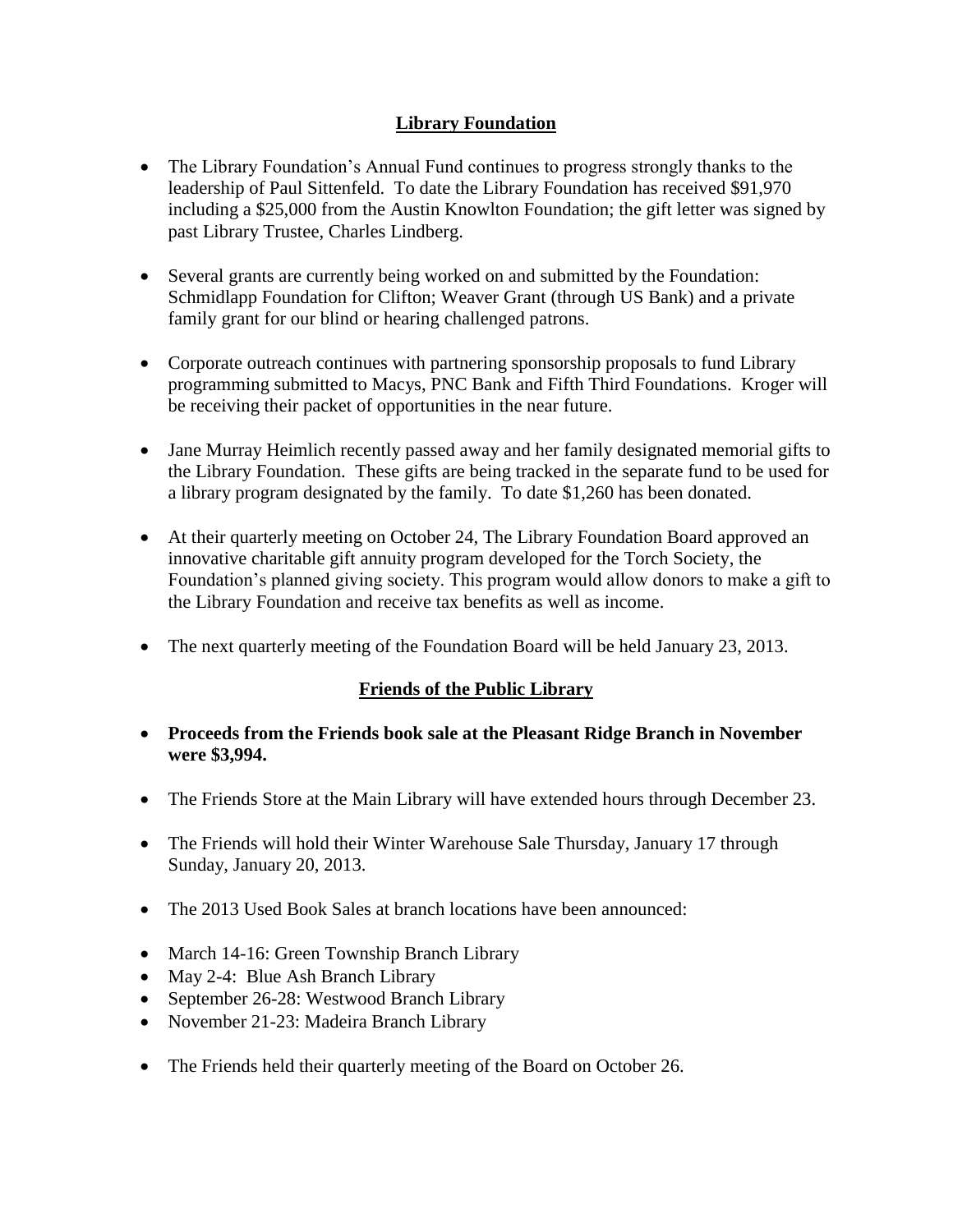• The next meeting of the Friends of the Public Library Board of Trustees will be January 25, 2013.

### Anderson Township Library Association

- The Anderson Township Library Association netted \$9,477 at its November sale.
- The Association met on November 28 and presented the Library with a check for \$40,000 with 55% designated for the Anderson Branch and 45% designated for the Mt. Washington Branch

The report was received and filed.

## **COMMUNITY AND PUBLIC RELATIONS COMMITTEE REPORT**

Mr. Sittenfeld reported that:

### Social Media Update

- Social media has been of increasing importance in effectively reaching audiences. The Library now has 15,969 Facebook followers, a 67% increase over the previous year, and 6,827 Twitter followers, up 32% over 2011. YouTube subscribers have also increased 16%.
- A YouTube video contest was held prior to the John Green author visit that garnered over 2,000 views and over two dozen video responses. In conjunction with Teen On the Same Page, a five-part video interview series was produced with Joelle Anthony, author of the selected title, *Restoring Harmony*. The series is available on the Library's YouTube channel for use by instructors utilizing this book in their classrooms.

## Major Upcoming Programs and Promotions

## *Poetry Contest for Adults (January 1 – February 28)*

The Library is looking to discover new and talented poets from the Cincinnati region by inviting area residents ages 18 and up to enter the Library's second annual poetry contest for adults. Each entrant may submit one original, unpublished poem which will be judged by a committee of professional poets and literary professionals. Four winners will be chosen and given the opportunity to read their poem during the Poetry in the Garden series in April and have their poem published on our website.

## *Promotion of eBooks*

To assist Library customers with holiday shopping for ereaders and tablets, a Library news webpage was created in November with a comparison guide of devices compatible with the Library's downloadable services. In addition, 16 eReader Petting Zoos are scheduled in November and December to give customers a chance to try out an iPad, Nook Tablet and Kindle Fire before purchasing.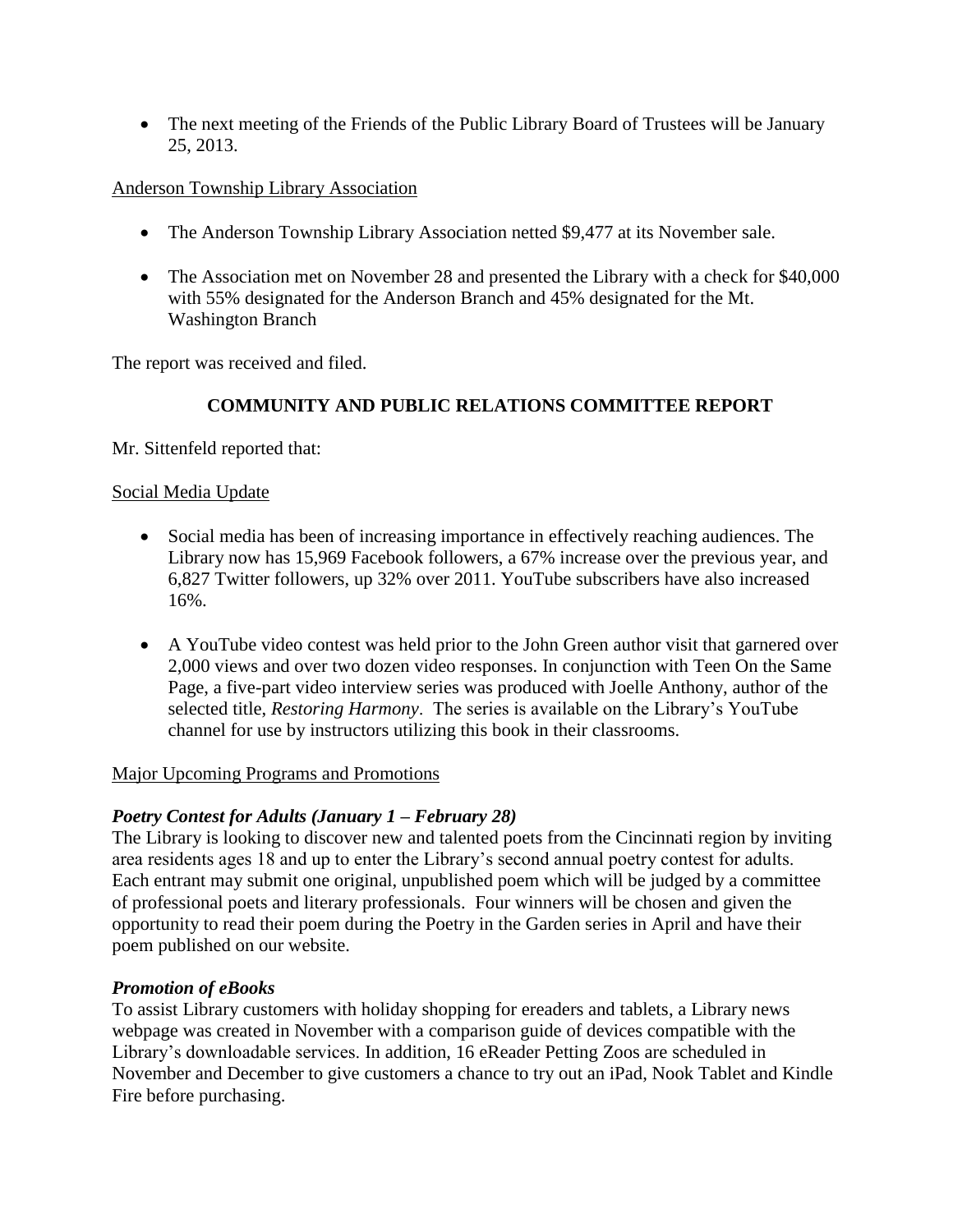### *Fox19 Facebook Timeline*

The Library is partnering with Fox19 to promote the Library's special and digital collections through Fox19's Facebook page. Fox19 has the largest Facebook presence of any media outlet in the city.

### *On The Same Page 2013*

2013 marks the twelfth year of the On the Same Page community reading program. This year's title is *The End of Your Life Book Club* by Will Schwalbe. Programming will include book discussions, an author visit by Will Schwalbe on March 2 and a Skype visit with Nancy Pearl on March 23. On The Same Page partners include Joseph-Beth Booksellers, the Mercantile Library, Xavier University, and WVXU.

### *Teen Drawing Contest*

The annual Teen Drawing Contest rolls out January 1-31 for teens ages 12-18. This year's theme is "Fan Art!" and teens are encouraged to recreate a scene from their favorite book. Prizes will be awarded to first, second and third place winners, along with twelve honorable mention winners in two age categories, ages 12–14 and ages 15–18.

### *College Goal Sunday*

The Library will host an open house for parents on applying for federal student financial aid on Sunday, February 10, from  $1:00 - 5:00$  p.m. in TeenSpot. The open house is being presented in conjunction with College Goal Sunday Cincinnati partners, the Cincinnati Youth Collaborative, Cincinnati State **Technical and Community College,** YMCA, and Cincinnati Public Schools.

### *Read Across America*

The Library will again participate in Read Across America in the Children's Museum at the Cincinnati Museum Center on Saturday, February 23 from 10 a.m. to 4 p.m. Library staff will provide storytimes, crafts, games, and prizes as part of the annual "Seuss-a-bration."

### *Flying Pig Kids' Marathon/Hog Logs*

The Library will again partner with the Cincinnati Flying Pig Kids' Marathon to encourage kids to Be Smart, Move More, and Eat Well. February through May, selected Central Region branches and the Children's Learning Center will host presenters from the Kids' Marathon and the Nutrition Council on regular programs for kids that will engage them in fitness, fun, and healthy food choices. Participating in the programs and reading allow kids to track "miles" on their Hog Logs and be eligible to participate in the Kids' Marathon  $26<sup>th</sup>$ -Mile Event just for kids on the day of the Marathon.

### Books by the Banks

The 6<sup>th</sup> annual Books by the Banks: Cincinnati USA Book Festival took place at the Duke Energy Convention Center on Saturday, October 20 and featured over 100 local, regional, and national authors. It was quite successful with:

• 34% increase in panel discussion attendance (1,311)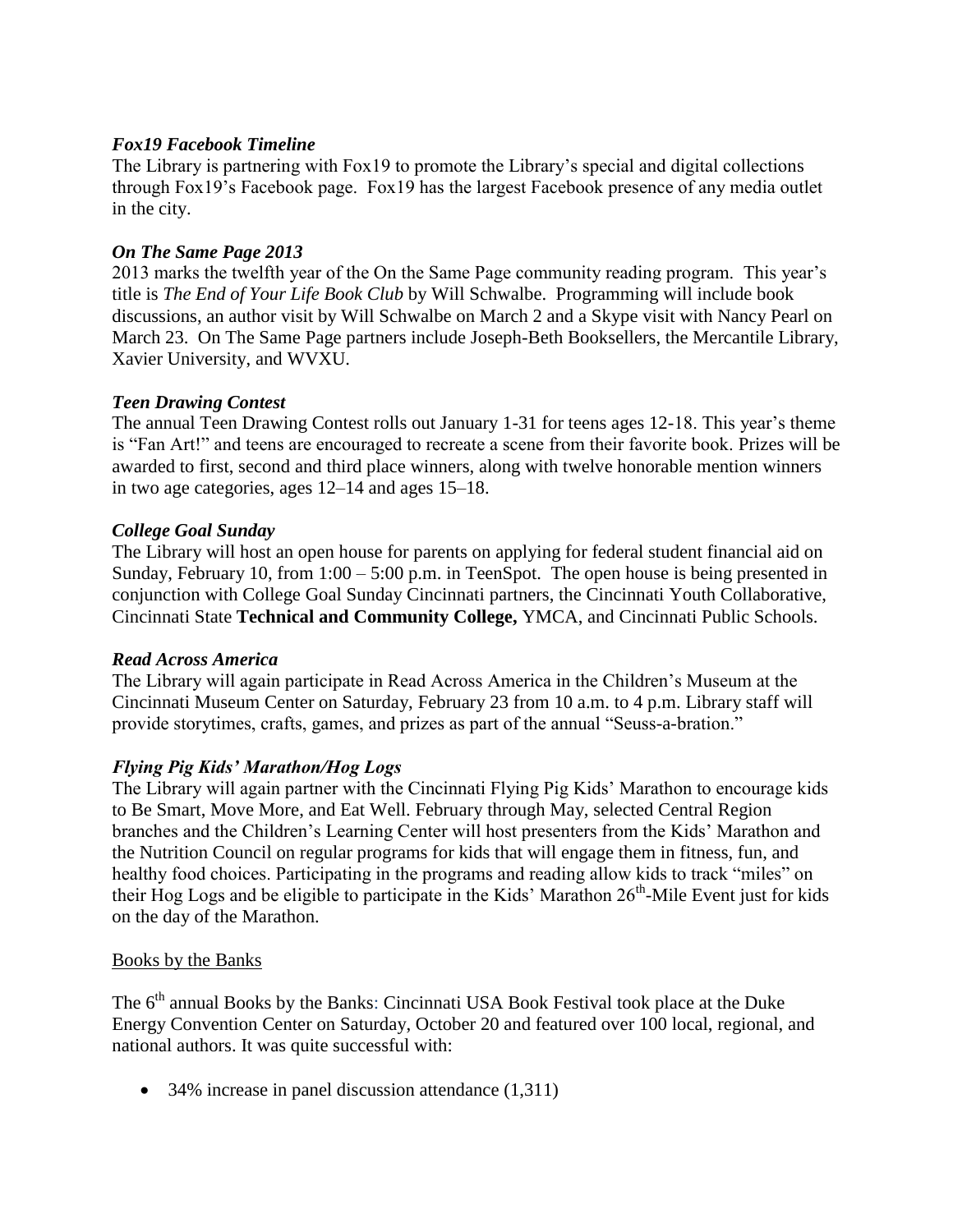- 8% increase in attendance  $(4,500)$
- 4% increase in book and poster sales (\$54,015.10)

Survey responses from attendees, authors, and volunteers were quite complimentary about the day's activities and organization of the event. Of the attendees who filled out a survey, 89% agreed that Books by the Banks met their expectations, 84% agreed that the quality and variety of authors was of interest to them, and 88% agreed that they will return to the event in 2013.

Numerous libraries and organizations fund, plan and operate the Festival, including the Library Friends and Foundation. Library staff plays a key role in the planning and implementation each year of the Festival. Planning for the 2013 Books by the Banks is underway

## **LEGISLATIVE AFFAIRS AND LAW COMMITTEE REPORT**

Mr. Wright reported that:

### Library Levy Results Statewide

Libraries across the state had 14 levies and one bond issue on the November 6 ballot. Of the levies, one was new, eight were renewals (three of which were renewals/additional), three were replacements (two of which were a replacement/additional) and two were additional. The one bond issue was new. All 15 issues were approved by voters. A tally of results for each library is below**.**

|             | <b>Ohio Library Council</b>              |                 |         |         |         |               |                  |                |
|-------------|------------------------------------------|-----------------|---------|---------|---------|---------------|------------------|----------------|
|             | <b>LIBRARY LEVIES AND BOND ISSUES</b>    |                 |         |         |         |               |                  |                |
|             | Nov. 6, 2012 - UNOFFICIAL                |                 |         |         |         |               |                  |                |
|             |                                          |                 |         |         |         |               |                  |                |
| Type        | Library                                  | County          | Millage | For     | Against | $%$ of<br>Yes | Type             | Term<br>(yrs.) |
|             | <b>BOND Dayton Metro Libraries</b>       | Montgomery      | 1.56    | 122,281 | 75,571  | 62%           | New              | 26             |
|             |                                          |                 |         |         |         |               |                  |                |
| <b>LEVY</b> | Champaign County Library                 | Champaign       | 0.40    | 8,870   | 5,119   | 63%           | Renewal          | 5              |
|             | Grandview Heights Public Library         | <b>Franklin</b> | 2.50    | 3,563   | 923     | 79%           | Replacement      | 5              |
|             | Guernsey County District Public Library  | Guernsey        | 1.00    | 7,964   | 7,875   | 50%           | <b>New</b>       | 5              |
|             | Huron Public Library                     | Erie            | 1.25    | 3,554   | 2,242   | 61%           | Replacement/Add. | 5              |
|             | Mansfield-Richland County Public Library | Richland        | 3.90    | 25,029  | 22,862  | 52%           | Renewal/Add.     | 10             |
|             | Pataskala Public Library                 | Licking         | 0.50    | 6,780   | 5,261   | 56%           | Renewal          | 5              |
|             | Ridgemont Public Library (Mt. Victory)   | Hardin, Logan   | 0.50    | 766     | 667     | 53%           | Renewal          | 5              |
|             | Ritter Public Library (Vermilion)        | Erie, Lorain    | 0.625   | 3,668   | 3,516   | 51%           | Additional       | 10             |
|             | <b>Stark County District Library</b>     | <b>Stark</b>    | 1.70    | 58,824  | 51,617  | 53%           | Renewal/Add.     | 8              |
|             | St. Paris Public Library                 | Champaign       | 0.50    | 3,362   | 2,381   | 59%           | Renewal          | 5              |
|             | Toledo-Lucas County Public Library       | Lucas           | 2.90    | 125,703 | 65,984  | 66%           | Renewal/Add.     | 5              |
|             | Wadsworth Public Library                 | Medina          | 1.00    | 7,517   | 6,052   | 55%           | Additional       | 5              |
|             | Wayne County Public Library              | Wayne           | 1.00    | 25,183  | 17,661  | 59%           | Renewal          | 5              |
|             | Wright Memorial Library (Oakwood)        | Montgomery      | 1.50    | 3,844   |         | 1,569 71%     | Replacement/Add. | 5              |

### Election Results

• In the state's legislature races, incumbents swept. Our area lost one Representative due to redistricting. Lou Blessing a longtime member of the General Assembly was term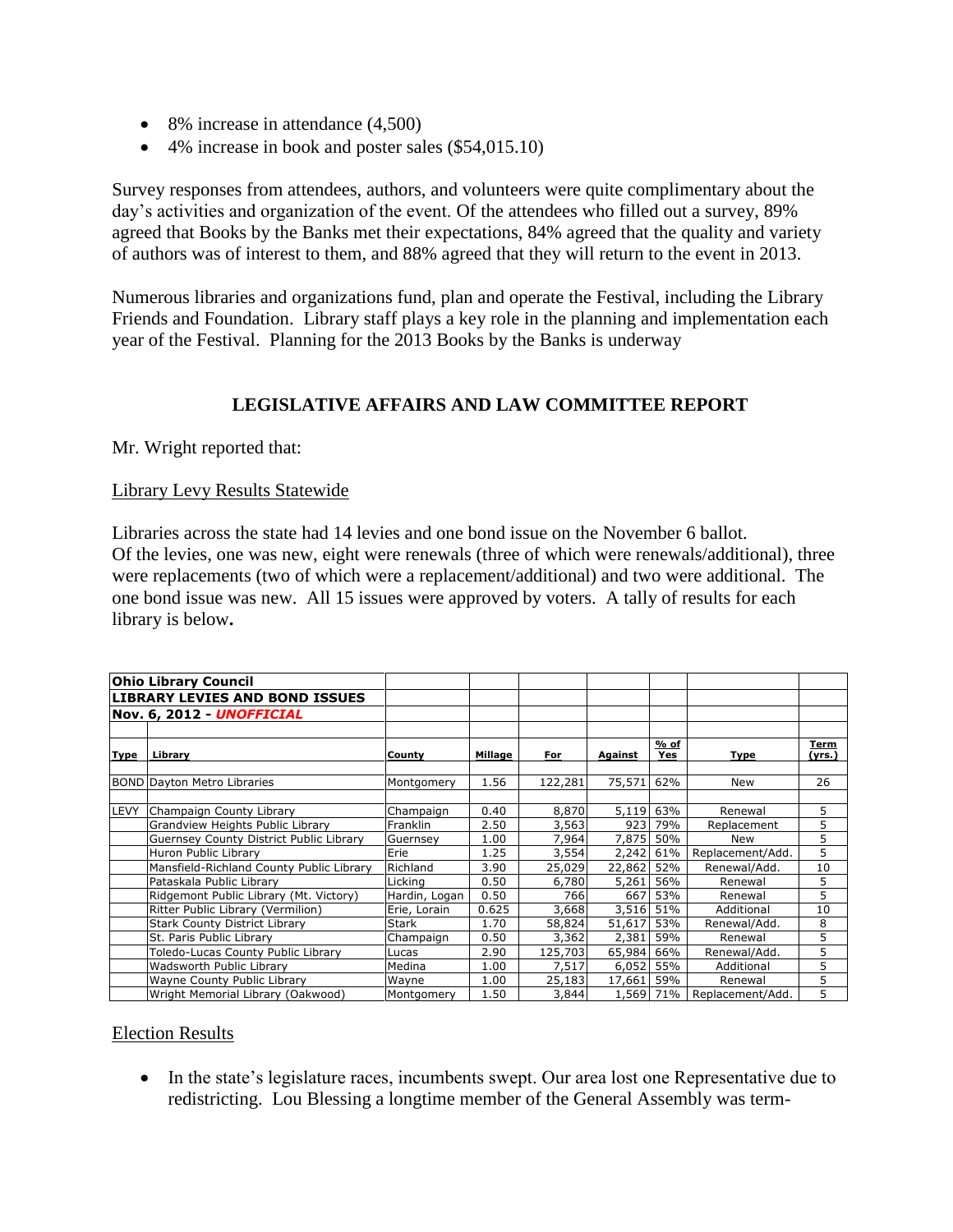limited. His seat in the House was won by his son, Lou Blessing. Congratulatory letters have been sent to all those elected or re-elected.

| <b>County Commissioner:</b>                     | Greg Hartmann (R)<br>Todd Portune (D)                                                                                                                                                                                                                                 |
|-------------------------------------------------|-----------------------------------------------------------------------------------------------------------------------------------------------------------------------------------------------------------------------------------------------------------------------|
| Ohio House of Representatives:                  | $27th$ District Peter Stautberg (R)<br>$28th$ Connie Pillich (D)<br>$29th$ District Lou Blessing III (R)<br>$30th$ District Louis Terhar (R)<br>$31st$ District Denise Driehaus (D)<br>$32nd$ District Dale Mallory (D)<br>33 <sup>rd</sup> District Alicia Reece (D) |
| <b>Ohio Senate:</b>                             | $8th$ District Bill Seitz (R)                                                                                                                                                                                                                                         |
| $\triangleright$ U.S. House of Representatives: | $1st$ District Steve Chabot (R)<br>$2nd$ District Brad Wenstrup (R)                                                                                                                                                                                                   |

## House and Senate Leadership

 Given that a new State budget will be adopted in 2013, we have been closely watching the election and appointment of Senators and Representatives to leadership positions in the House and Senate. Keith Faber, of Celina, will take over as Senate President for Tom Niehaus, from New Richmond, who leaves his seat at the end of the year. Representative William Batchelder of Medina has again been chosen as Speaker of the House.

### EEOC Discrimination Charge

• The Library received notice of a Charge of Discrimination that was filed with the U.S. Equal Employment Opportunity Commission (EEOC) by Melanie Young, previously an employee of the Library. Following its investigation of the case, filed for disability discrimination, the EEOC dismissed the claim.

## **COMMUNICATIONS**

None

## **CONSENT AGENDA ITEMS**

Mr. Hendon presented the following items for approval:

- Minutes of the regular meeting held October 9, 2012.
- Monthly financial reports for the periods ending October 31, and November 30, 2012.
- Investment report (summary of invested balances) as of October 31and November 30, 2012.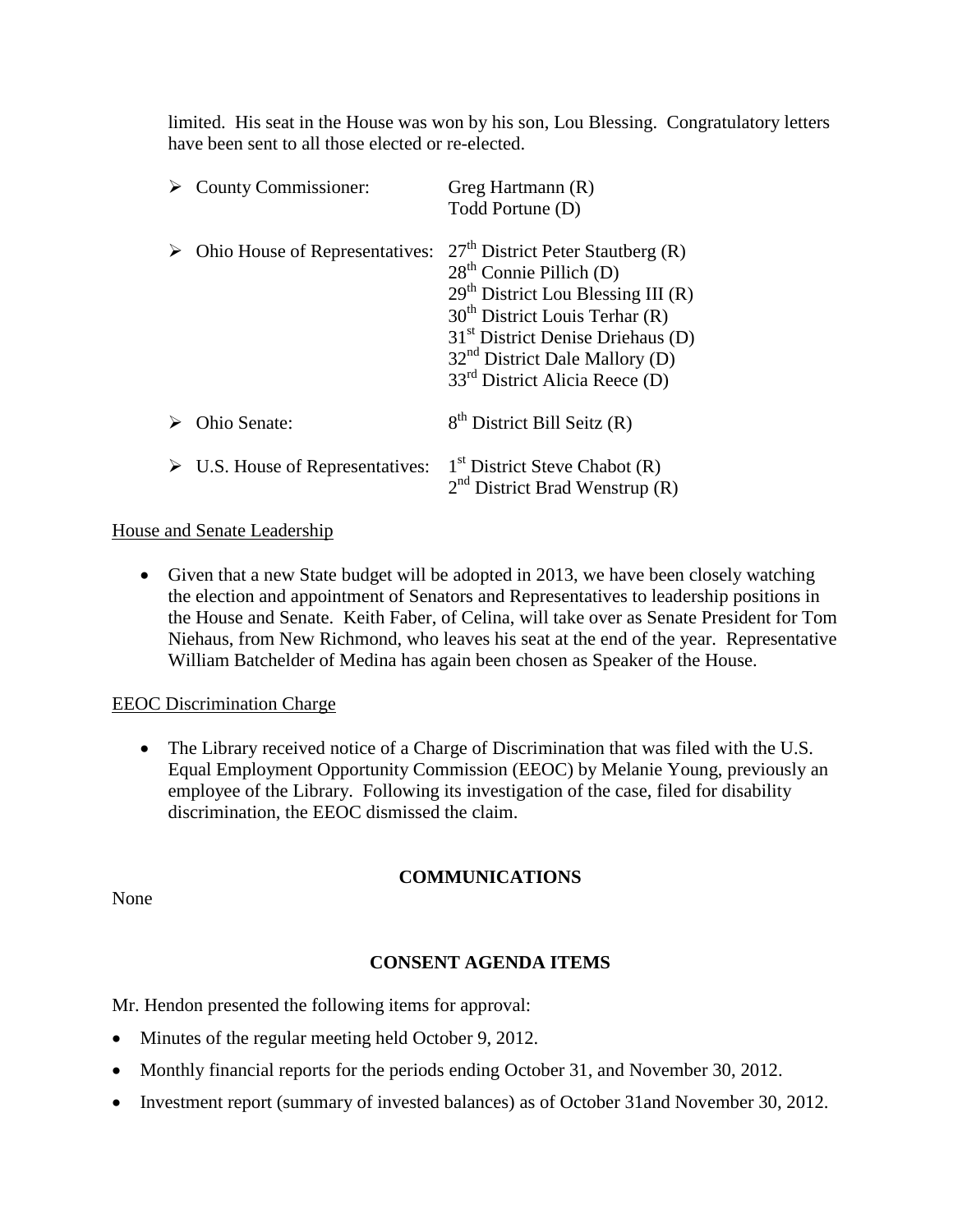|                            | As of 10/31/12  | As of 11/30/12  |
|----------------------------|-----------------|-----------------|
| <b>Operating Account</b>   |                 |                 |
| General Fund               | \$16,175,385.09 | \$14,464,981.54 |
| Insurance/Indemnification  | 230,000.00      | 230,000.00      |
| Building & Repair          | 5,967,923.93    | 5,747,569.46    |
| Special Revenue Funds      | 124,331.57      | 121,283.34      |
| Permanent/Trust Funds      | 1,686,755.93    | 1,668,581.14    |
|                            | \$24,184,396.52 | \$22,232,415.48 |
| <b>STAR Ohio</b>           |                 |                 |
| Building & Repair          | \$1,046,054.52  | \$1,046,139.13  |
| <b>Managed Investments</b> |                 |                 |
| Permanent/Trust Funds      | \$6,725,591.00  | \$6,725,591.00  |
| <b>GRAND TOTAL</b>         | \$31,956,042.04 | \$30,004,145.61 |

Personnel change report through November 24, 2012.

| <b>Action</b> | Agency                        | <b>Position Title</b>                   | <b>FTE</b> | <b>Employee Name</b>           | <b>Effective</b><br>Date |
|---------------|-------------------------------|-----------------------------------------|------------|--------------------------------|--------------------------|
| Retirement    | <b>North Central</b>          | Reference Librarian I                   | 1.00       | Adams, Sharon K.               | 10/27/12                 |
| Retirement    | <b>Circulation Services</b>   | <b>Library Services Ass't II</b>        | 1.00       | Covey, Peggy A.                | 10/22/12                 |
| Retirement    | Delhi Township                | <b>Library Services Ass't II</b>        | 1.00       | Karlage, G. Jean               | 10/31/12                 |
|               |                               |                                         |            |                                |                          |
| Promotion     | Technology<br>Operations      | <b>Technology Operations</b><br>Manager | 1.00       | Beets, Martin B.               | 10/28/12                 |
| Promotion     | <b>Service Operations</b>     | <b>Service Operations Manager</b>       | 1.00       | Brehm-Heeger, Paula C.         | 10/14/12                 |
| Promotion     | Acquisitions                  | <b>Acquisitions Assistant I</b>         | 1.00       | Davis, Jenna T.                | 09/30/12                 |
| Promotion     | Deputy Director               | Deputy Director                         | 1.00       | Edwards, Gregory A.            | 09/30/12                 |
| Promotion     | <b>Service Operations</b>     | Lib. Services Manager-<br>Central       | 1.00       | Farmer, Angela                 | 11/11/12                 |
| Promotion     | <b>Hyde Park</b>              | <b>Branch Manager II</b>                | 1.00       | Smith, Blossom D.              | 10/14/12                 |
| Promotion     | Mt. Healthy                   | Children's Librarian I                  | 1.00       | Sullivan, Elizabeth L.         | 09/30/12                 |
| Promotion     | Virtual Information<br>Center | Library Services Ass't I                | 1.00       | Tracey-Miller, Nathaniel<br>А. | 09/30/12                 |
| Appointment   | Madeira                       | <b>Student Shelver</b>                  | 0.30       | Barker, Max H.                 | 10/28/12                 |
| Appointment   | <b>Circulation Services</b>   | Library Services Ass't I                | 0.50       | Bolles, Rachel E.              | 09/30/12                 |
| Appointment   | <b>Outreach Services</b>      | <b>Shelver</b>                          | 0.70       | Brunner, Clare E.              | 09/30/12                 |
| Appointment   | Information &<br>Reference    | <b>Library Services Ass't II</b>        | 0.50       | Buelsing, Angela B.            | 09/30/12                 |
| Appointment   | Harrison                      | <b>Student Shelver</b>                  | 0.30       | Crone, Alyssa M.               | 09/30/12                 |
| Appointment   | Green Township                | <b>Student Shelver</b>                  | 0.30       | Dodd, Brittany S.              | 09/30/12                 |
| Appointment   | Symmes Township               | <b>Student Shelver</b>                  | 0.30       | El-Khatib, Ayah D.             | 11/11/12                 |
| Appointment   | Groesbeck                     | <b>Student Shelver</b>                  | 0.30       | Floyd, Akayla R.               | 11/11/12                 |
| Appointment   | College Hill                  | Homework Aide                           | 0.30       | Harper, Diann R.               | 09/30/12                 |
| Appointment   | Covedale                      | <b>Student Shelver</b>                  | 0.30       | Jennrich, Michelle C.          | 10/28/12                 |
| Appointment   | <b>Monfort Heights</b>        | <b>Student Shelver</b>                  | 0.25       | Junker, Celina M.              | 10/28/12                 |
| Appointment   | Madeira                       | <b>Student Shelver</b>                  | 0.30       | Kokenge, Julia A.              | 09/30/12                 |
| Appointment   | <b>Facility Operations</b>    | <b>Facility Operations Manager</b>      | 1.00       | Lance, Patrick C.              | 11/11/12                 |
| Appointment   | Loveland                      | <b>Student Shelver</b>                  | 0.20       | Luti, Emily A.                 | 11/11/12                 |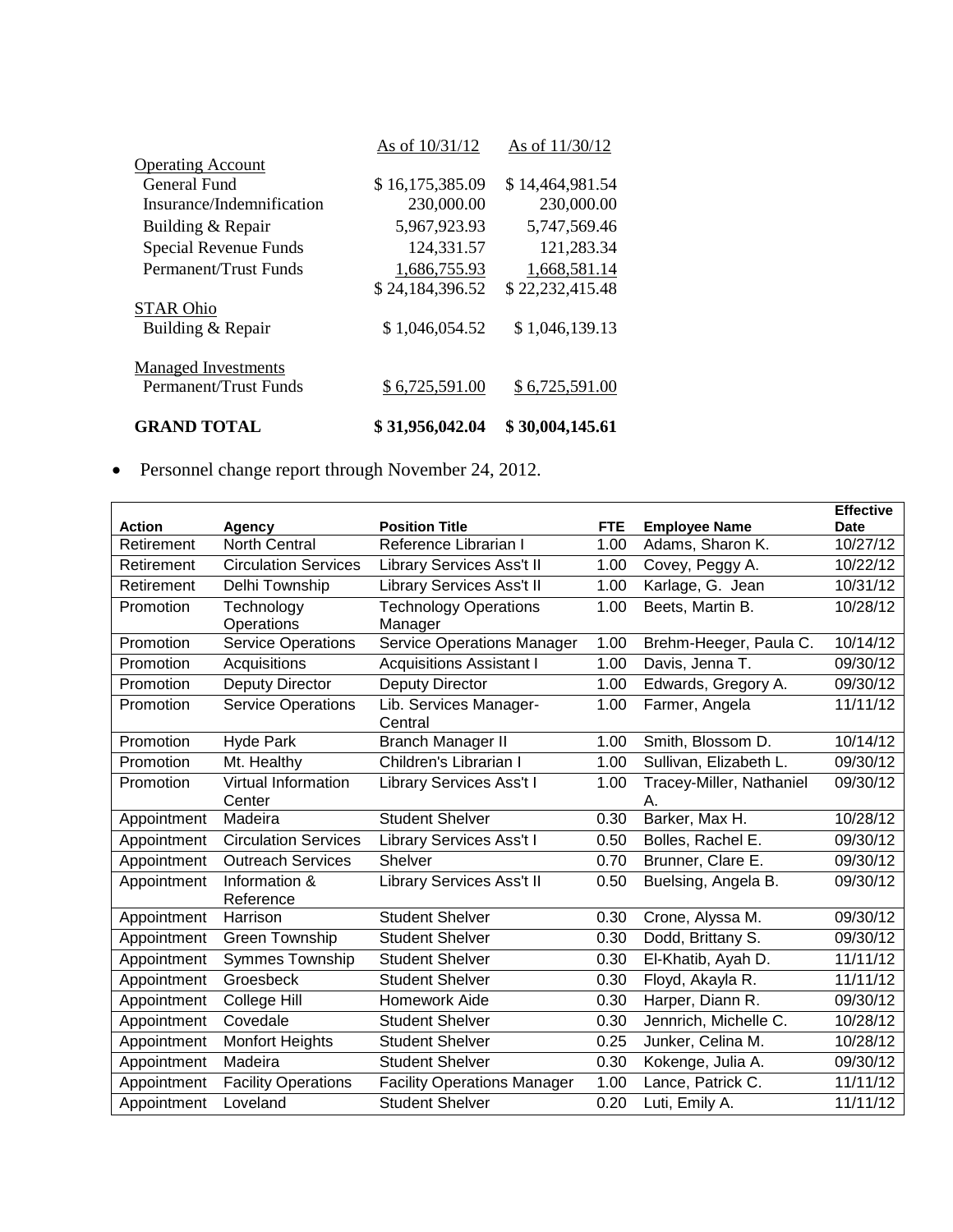|               |                               |                                        |            |                        | <b>Effective</b> |
|---------------|-------------------------------|----------------------------------------|------------|------------------------|------------------|
| <b>Action</b> | Agency                        | <b>Position Title</b>                  | <b>FTE</b> | <b>Employee Name</b>   | Date             |
| Appointment   | <b>Materials Retrieval</b>    | Page                                   | 0.50       | McGhee, Rachael G.     | 11/11/12         |
| Appointment   | Mt. Washington                | <b>Student Shelver</b>                 | 0.30       | Martin, Jacob E.       | 11/11/12         |
| Appointment   | St. Bernard                   | Library Services Ass't I               | 0.50       | Meeks, Hannah L.       | 09/30/12         |
| Appointment   | Anderson                      | Library Services Ass't I               | 0.50       | Mell, Kurt R.          | 09/30/12         |
| Appointment   | Clifton                       | Library Services Ass't I               | 0.50       | Miller, Samantha A.    | 10/14/12         |
| Appointment   | Marketing                     | <b>Graphic Designer</b>                | 1.00       | Ostoich, Kathleen M.   | 09/30/12         |
| Appointment   | <b>Hyde Park</b>              | <b>Library Services Ass't I</b>        | 0.50       | Pennell, Leslie R.     | 09/30/12         |
| Appointment   | <b>Hyde Park</b>              | <b>Student Shelver</b>                 | 0.20       | Perry, Thomas J.       | 11/11/12         |
| Appointment   | <b>Symmes Township</b>        | <b>Student Shelver</b>                 | 0.30       | Reynolds, Emily E.     | 11/11/12         |
| Appointment   | <b>Fiscal Office</b>          | One Solution Appl.<br>Specialist       | 1.00       | Siebel, Jennifer L.    | 11/11/12         |
| Appointment   | <b>Walnut Hills</b>           | <b>Homework Aide</b>                   | 0.30       | Turner, Deborah J.     | 10/14/12         |
| Appointment   | Children's Learning<br>Center | Children's Librarian I                 | 1.00       | Volk, Annalea          | 11/11/12         |
| Appointment   | Loveland                      | <b>Student Shelver</b>                 | 0.20       | Vuyk, Peter S.         | 11/11/12         |
| Change        | <b>Facility Operations</b>    | Admin.Ass't-Facility<br>Operations     | 1.00       | Boyd, Richard C.       | 11/11/12         |
| Change        | Sharonville                   | <b>Library Services Ass't III</b>      | 1.00       | Brannin, Alder M.      | 09/30/12         |
| Change        | Madeira                       | <b>Library Services Ass't I</b>        | 0.50       | Connaughton, Arlie M.  | 10/28/12         |
| Change        | North Central                 | Reference Librarian I - Teen           | 1.00       | Hartlaub, Elizabeth V. | 11/11/12         |
| Change        | Madeira                       | Library Services Ass't I               | 0.60       | Puthoff, Jennifer L.   | 10/28/12         |
| Change        | <b>Service Operations</b>     | <b>System-Wide Services</b><br>Manager | 1.00       | Sample, Holbrook H.    | 11/11/12         |
| Change        | Deputy Director               | Admin. Ass't-Deputy Director           | 1.00       | Schlicher, Lynne T.    | 10/28/12         |
| Change        | Technology<br>Operations      | Admin. Ass't-Technolgy<br>Oeprations   | 1.00       | Smith, Morris T.       | 10/28/12         |
| Change        | Madeira                       | Library Services Ass't I               | 0.70       | Spears, Kaitlyn P.     | 10/28/12         |
| Departure     | Popular Library               | Reference Librarian I                  | 1.00       | Adolphson, Melanie L.  | 10/11/12         |
| Departure     | <b>Materials Retrieval</b>    | Page                                   | 0.50       | Ammon, Melanie G.      | 11/07/12         |
| Departure     | <b>Computer Services</b>      | PC Support Specialist                  | 1.00       | Baccus, Shawn D.       | 11/01/12         |
| Departure     | Groesbeck                     | <b>Student Shelver</b>                 | 0.30       | Barry, Rachel C.       | 10/13/12         |
| Departure     | Miami Township                | <b>Library Services Ass't I</b>        | 0.50       | Casaceli, Tracy M.     | 11/17/12         |
| Departure     | <b>Materials Retrieval</b>    | Page                                   | 0.50       | Collins, Brittany D.   | 10/17/12         |
| Departure     | Green Township                | <b>Student Shelver</b>                 | 0.30       | Doll, Lindsay M.       | 11/07/12         |
| Departure     | Mt. Washington                | Student Shelver                        | 0.30       | Foster, Melanie R.     | 10/31/12         |
| Departure     | Information &<br>Reference    | Shelver                                | 0.50       | Goldsworth, Stephen A. | 10/15/12         |
| Departure     | <b>TechCenter</b>             | Library Services Ass't II              | 0.50       | Grant, Lisa M.         | 10/03/12         |
| Departure     | <b>Bond Hill</b>              | Homework Aide                          | 0.30       | Hart, Mellita B.       | 11/12/12         |
| Departure     | Norwood                       | Library Services Ass't I               | 0.50       | Lawhorn, Verna M.      | 11/14/12         |
| Departure     | Norwood                       | Library Services Ass't I               | 0.50       | Linneman, Laura M.     | 11/10/12         |
| Departure     | College Hill                  | Children's Librarian II                | 1.00       | Nabel, Lisa R.         | 10/19/12         |
| Departure     | Information &<br>Reference    | Shelver                                | 0.50       | Pelle, Susan L.        | 10/05/12         |
| Departure     | <b>Custodial Services</b>     | <b>Custodial Services Manager</b>      | 1.00       | Ramsey, Robert A.      | 11/10/12         |
| Departure     | <b>Circulation Services</b>   | Library Services Ass't I               | 0.50       | Schlembach, Chelsey M. | 11/10/12         |
| Departure     | Information &<br>Reference    | <b>Library Services Ass't II</b>       | 0.50       | Stacy, Ryan P.         | 11/09/12         |
| Departure     | <b>Facilities Services</b>    | Custodian - Main                       | 1.00       | Wright, Jacqueline     | 10/15/12         |